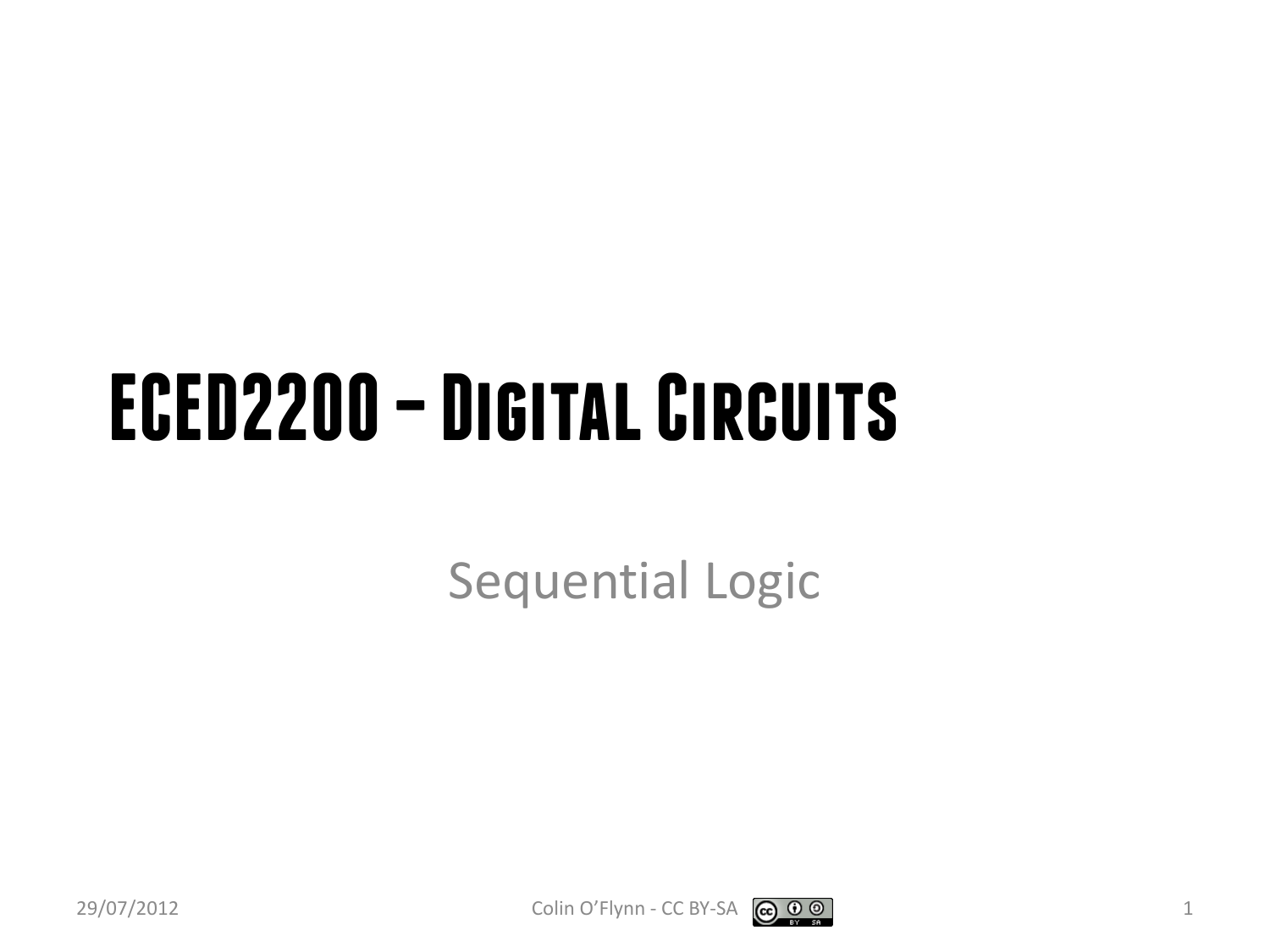## **General Notes**

- See updates to these slides: [www.newae.com/teaching](http://www.newae.com/teaching)
- These slides licensed under '[Creative Commons Attribution-ShareAlike](http://creativecommons.org/licenses/by-sa/3.0/) 3.0 [Unported](http://creativecommons.org/licenses/by-sa/3.0/) License'
- These slides are not the complete course they are extended in-class
- You will find the following references useful, see [www.newae.com/teaching](http://www.newae.com/teaching) for more information/links:
	- The book "Bebop to the Boolean Boogie" which is available to Dalhousie Students
	- Course notes (covers almost everything we will discuss in class)
	- Various websites such as e.g.: [www.play-hookey.com](http://www.play-hookey.com/)
	- The book "Contemporary Logic Design", which was used in previous iterations of the class and you may have already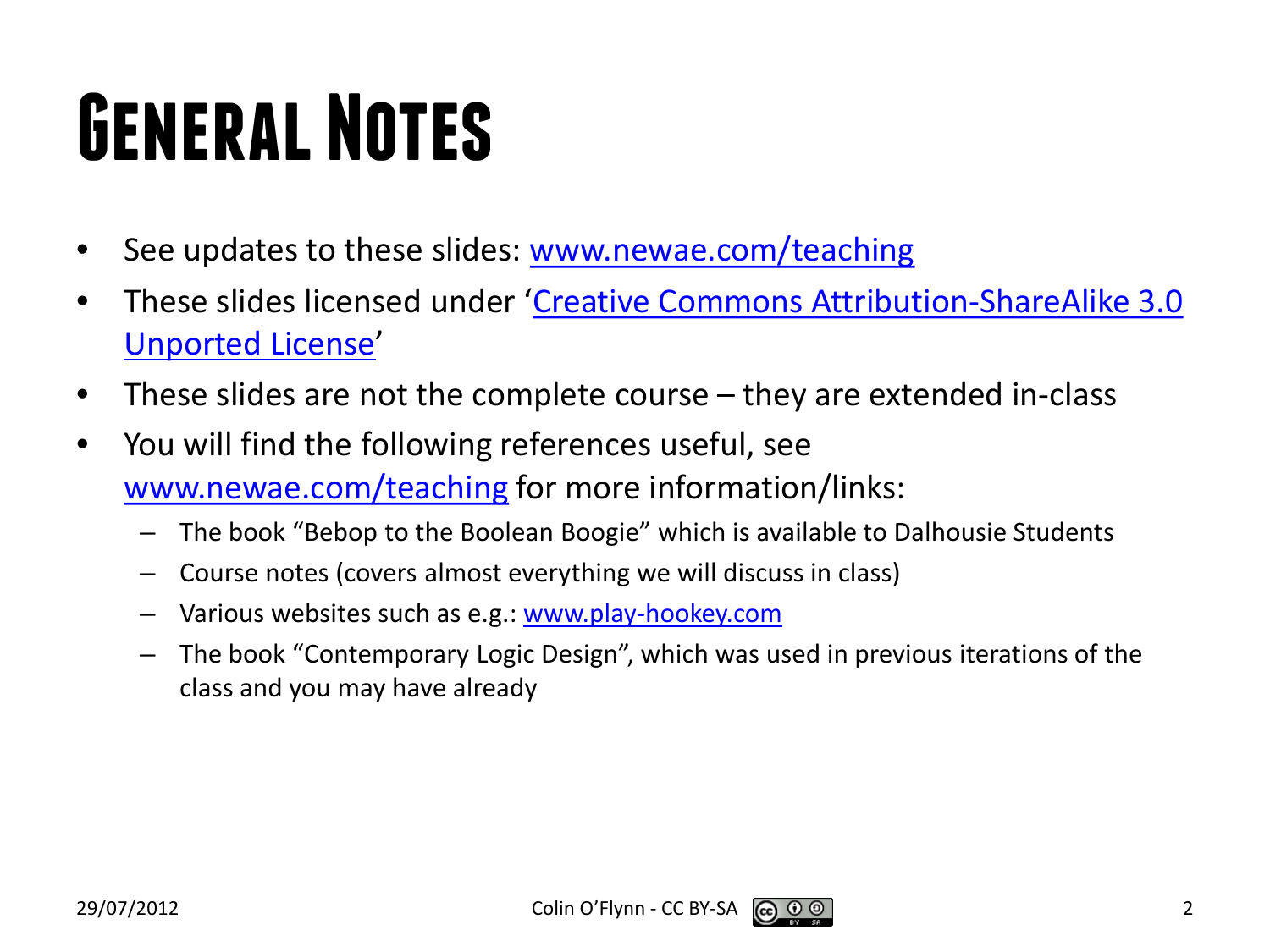## **Combinational Logic**

$$
\mathsf 3
$$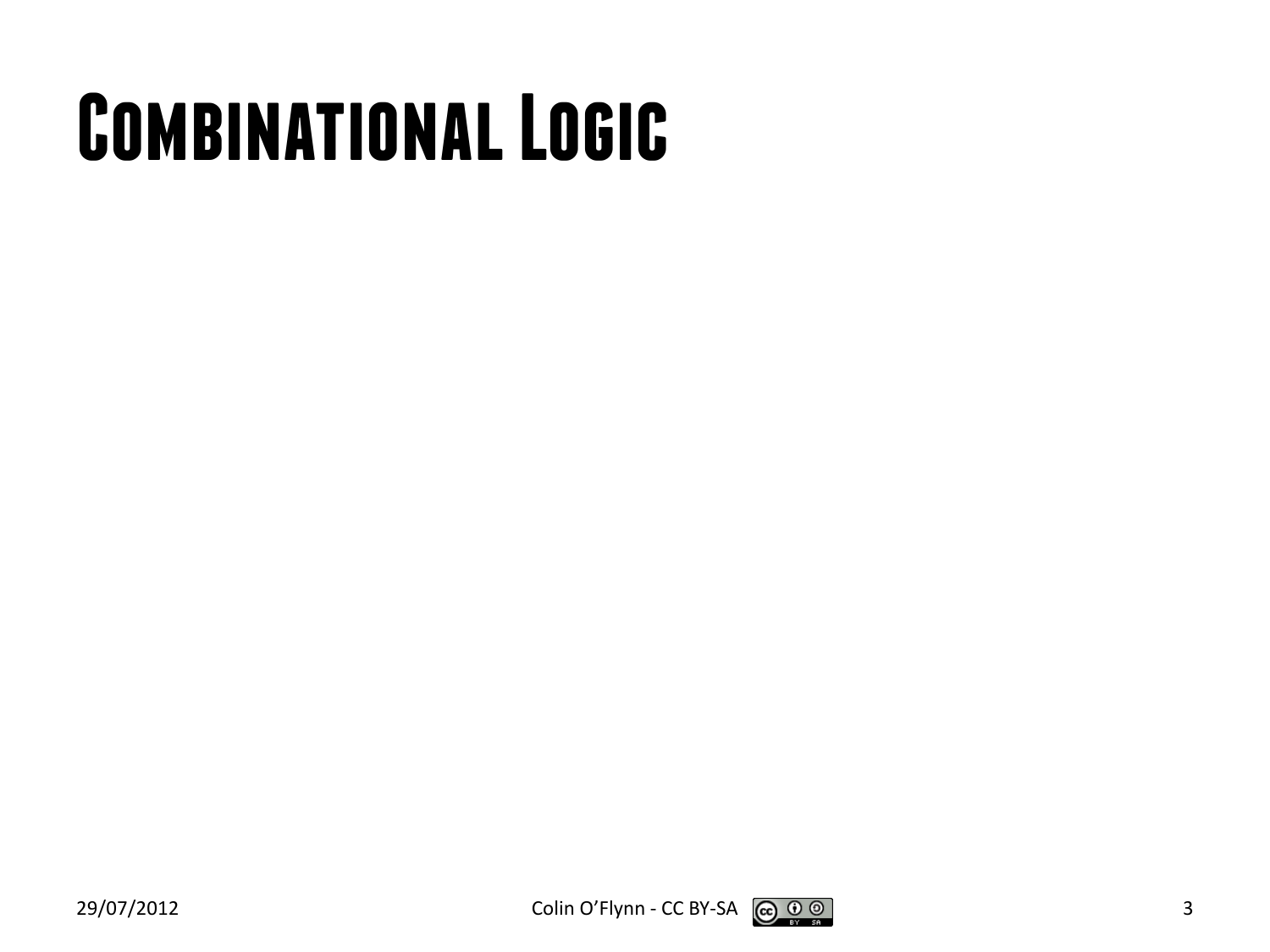## **Sequential Logic**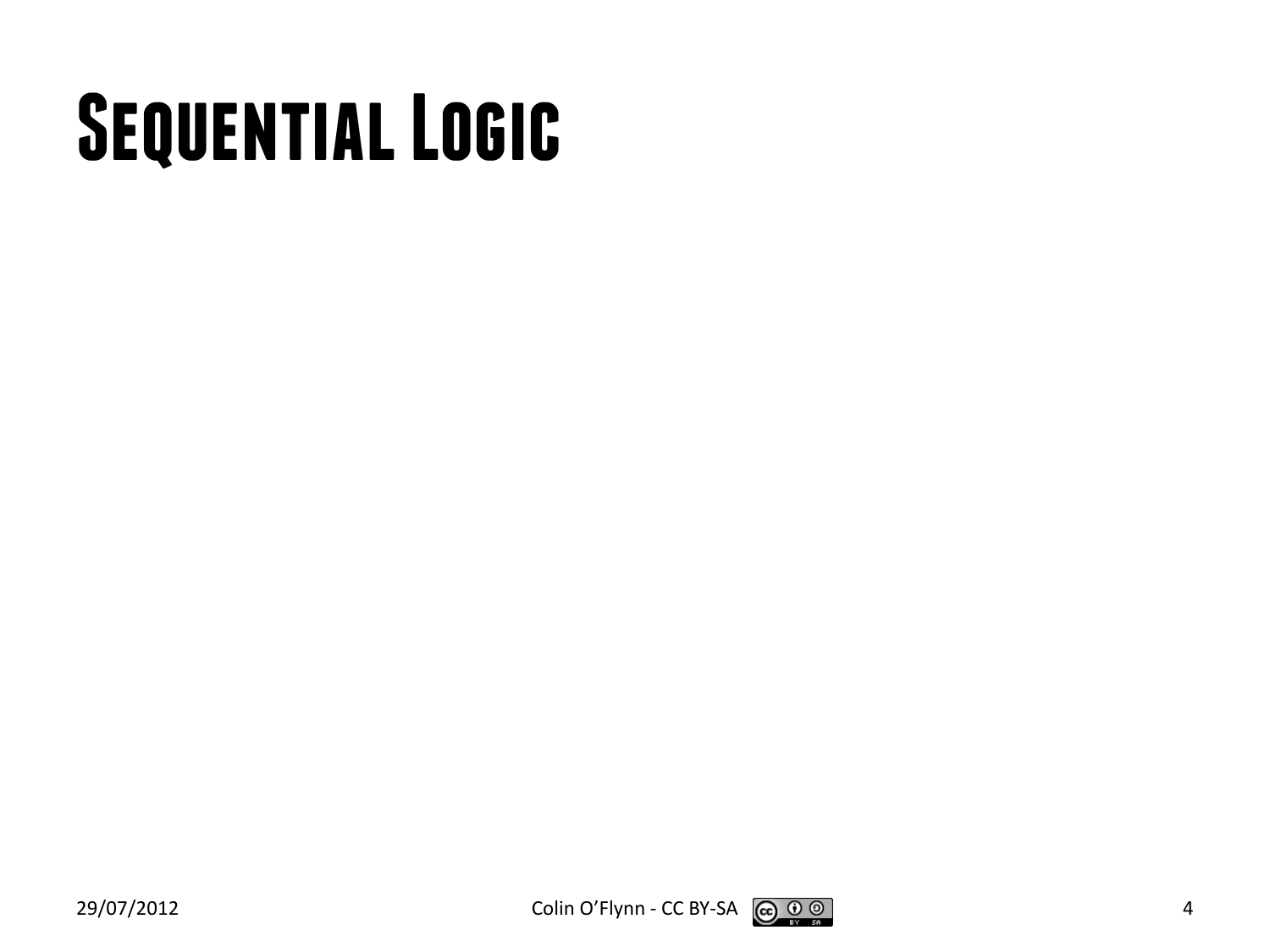## **COMBINATIONAL VS SEQUENTIAL**

- Output of combinational logic depends ONLY on current inputs
- Output of sequential logic depends on internal state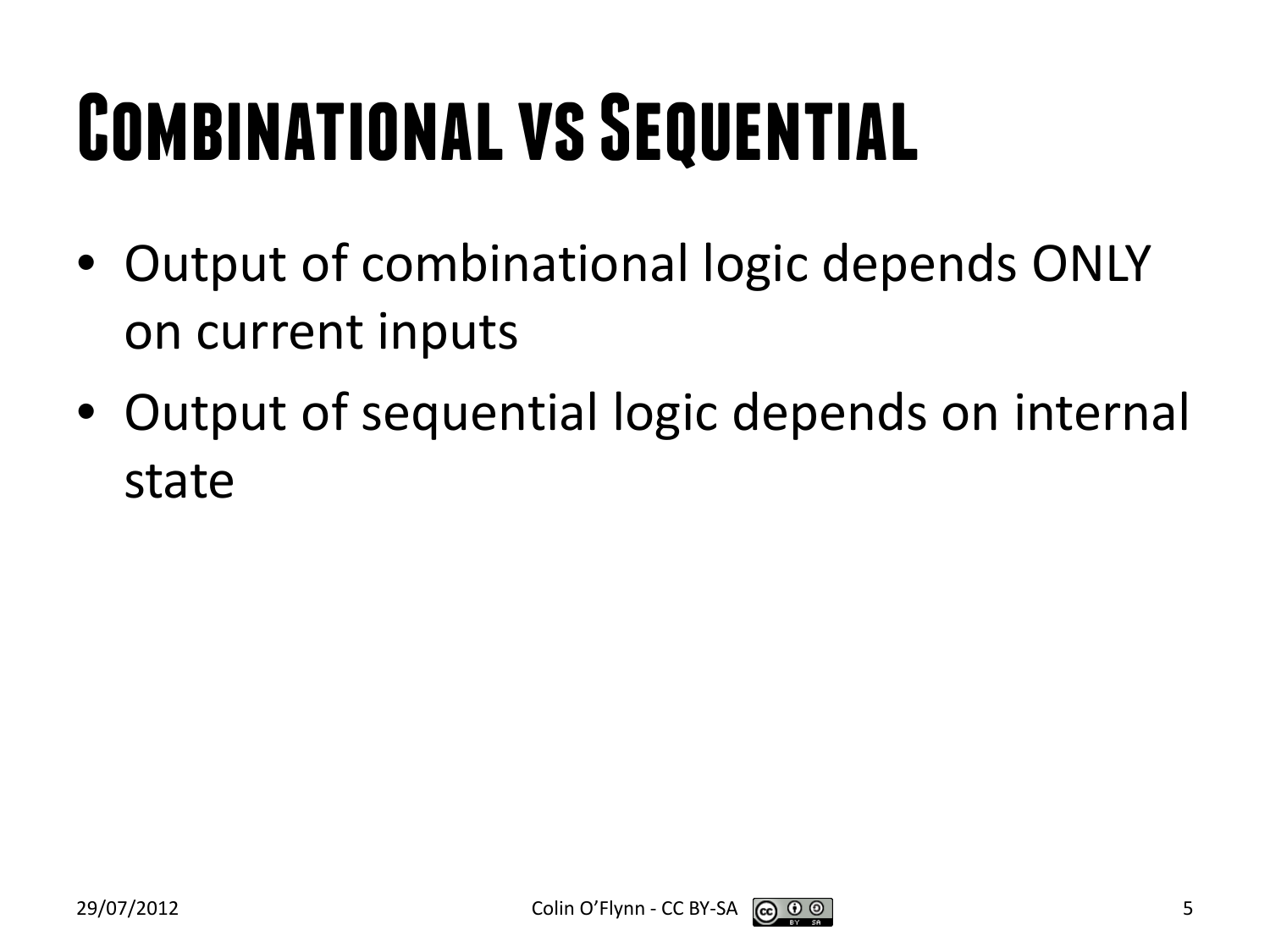#### **Basic State Storage Element**



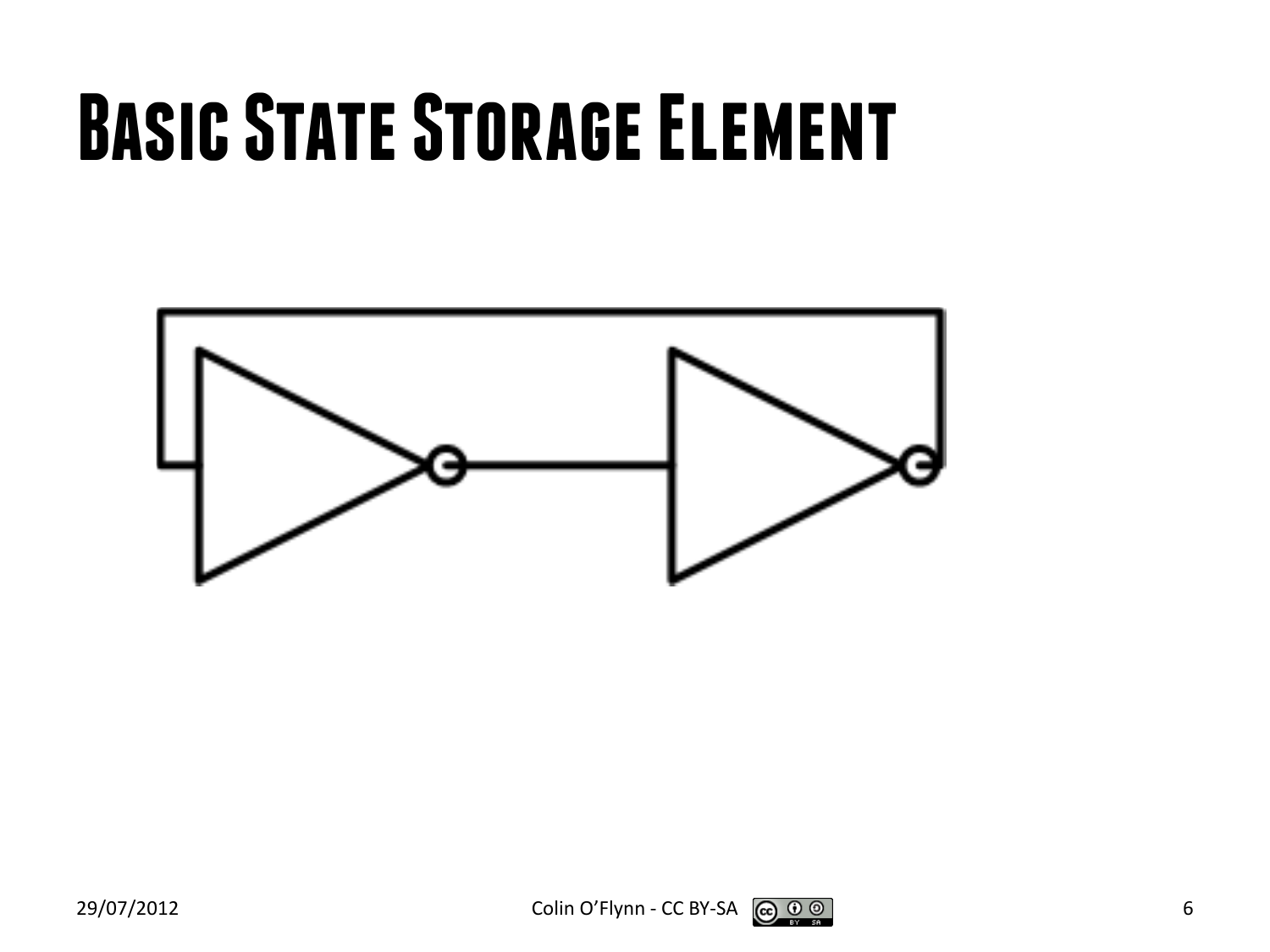## **Reset / Set (RS) Latch**



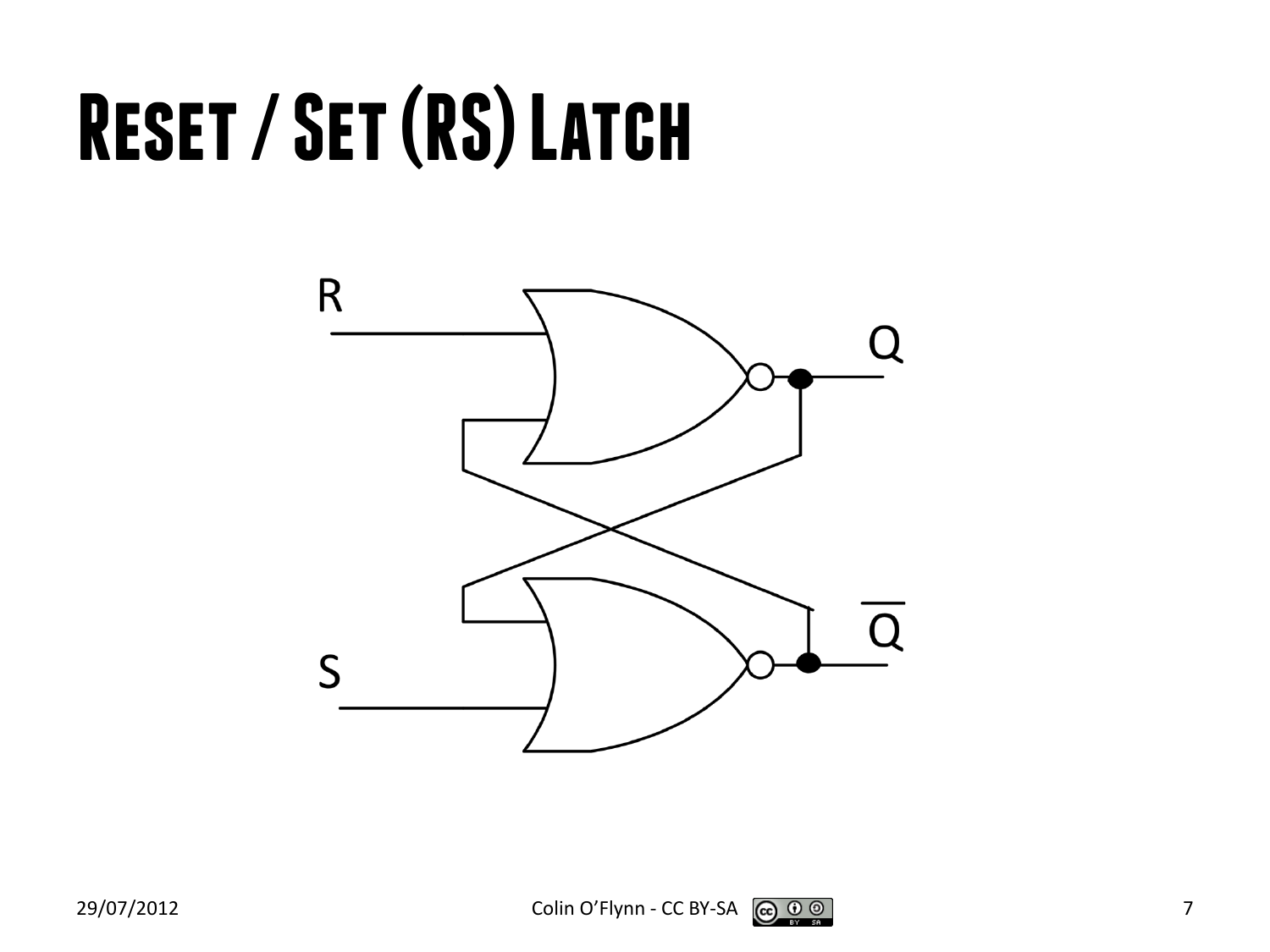## **RS Latch Experiments**

| Q              | S              | R              | $\mathbf{Q}^+$ | $\overline{\mathbf{Q}}^+$ |
|----------------|----------------|----------------|----------------|---------------------------|
| $\overline{0}$ | $\overline{0}$ | $\overline{0}$ | $\overline{1}$ | $\overline{0}$            |
| $\overline{0}$ | $\mathbf{1}$   | $\overline{0}$ |                |                           |
|                | $\mathbf{1}$   | $\overline{0}$ |                |                           |
|                | $\overline{0}$ | $\overline{0}$ |                |                           |
|                | $\mathbf{1}$   | $\overline{0}$ |                |                           |
|                | $\overline{0}$ | $\overline{0}$ |                |                           |
|                | $\overline{0}$ | $\mathbf{1}$   |                |                           |
|                | $\overline{0}$ | $\mathbf{1}$   |                |                           |
|                | $\overline{0}$ | $\overline{0}$ |                |                           |
|                | $\overline{1}$ | $\overline{1}$ |                |                           |

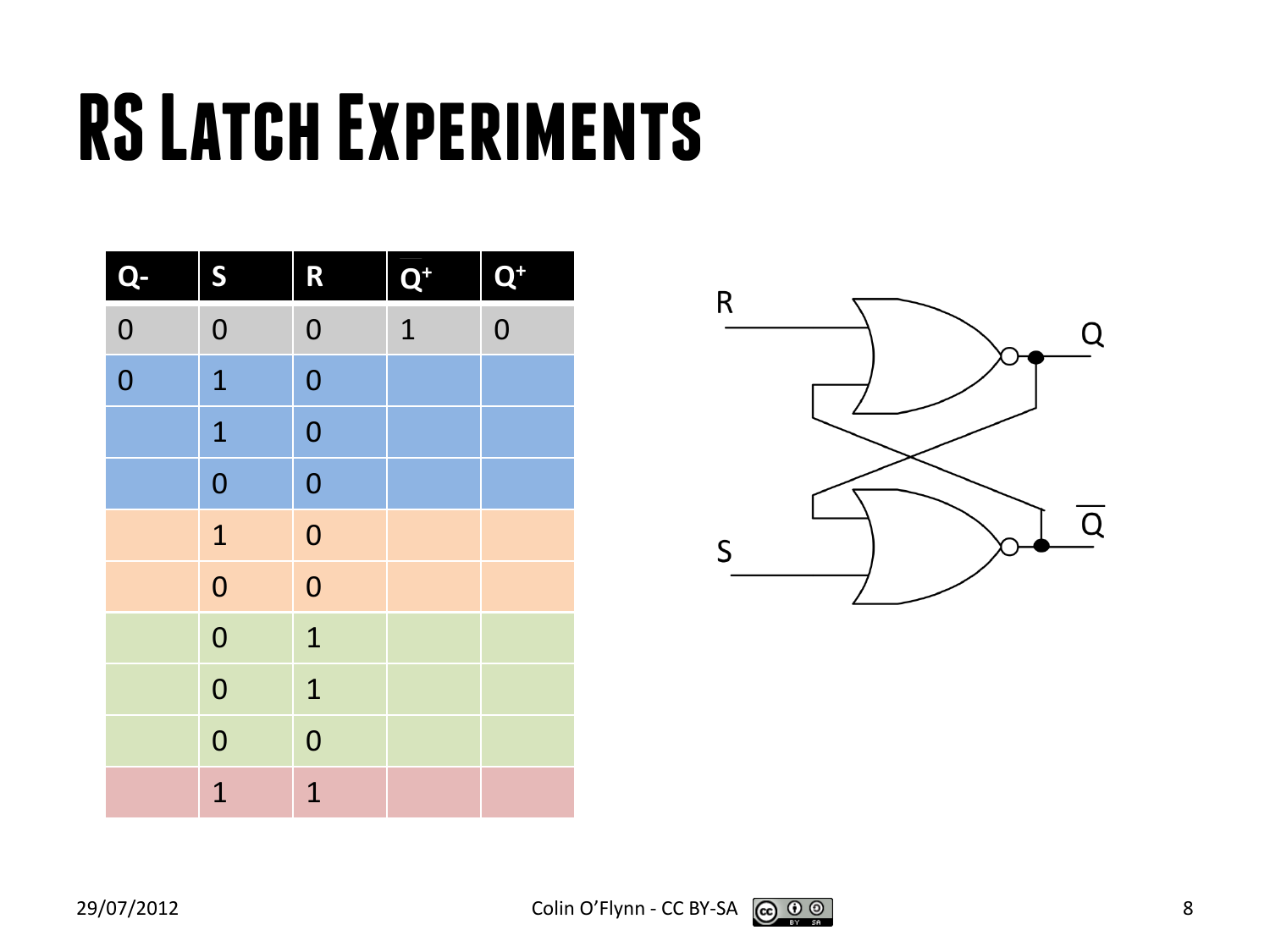## **RS Latch Truth Table**

| S              | R              | Q              | $\mathbf{Q}^+$ |              |
|----------------|----------------|----------------|----------------|--------------|
| $\mathbf 0$    | $\overline{0}$ | $\overline{0}$ | $\overline{0}$ |              |
| $\mathbf 0$    | $\overline{0}$ | $\mathbf 1$    | $\mathbf{1}$   | Hold         |
| $\overline{0}$ | $\mathbf{1}$   | $\mathbf 0$    | $\overline{0}$ |              |
| $\mathbf 0$    | $\mathbf{1}$   | $\mathbf{1}$   | $\overline{0}$ | <b>Reset</b> |
| $\mathbf{1}$   | $\overline{0}$ | $\overline{0}$ | $\mathbf{1}$   |              |
| $\mathbf{1}$   | $\overline{0}$ | $\mathbf{1}$   | $\mathbf{1}$   | Set          |
| $\mathbf{1}$   | $\mathbf{1}$   | $\overline{0}$ | X              |              |
| $\overline{1}$ | $\mathbf{1}$   | $\mathbf 1$    | $\sf X$        | ???          |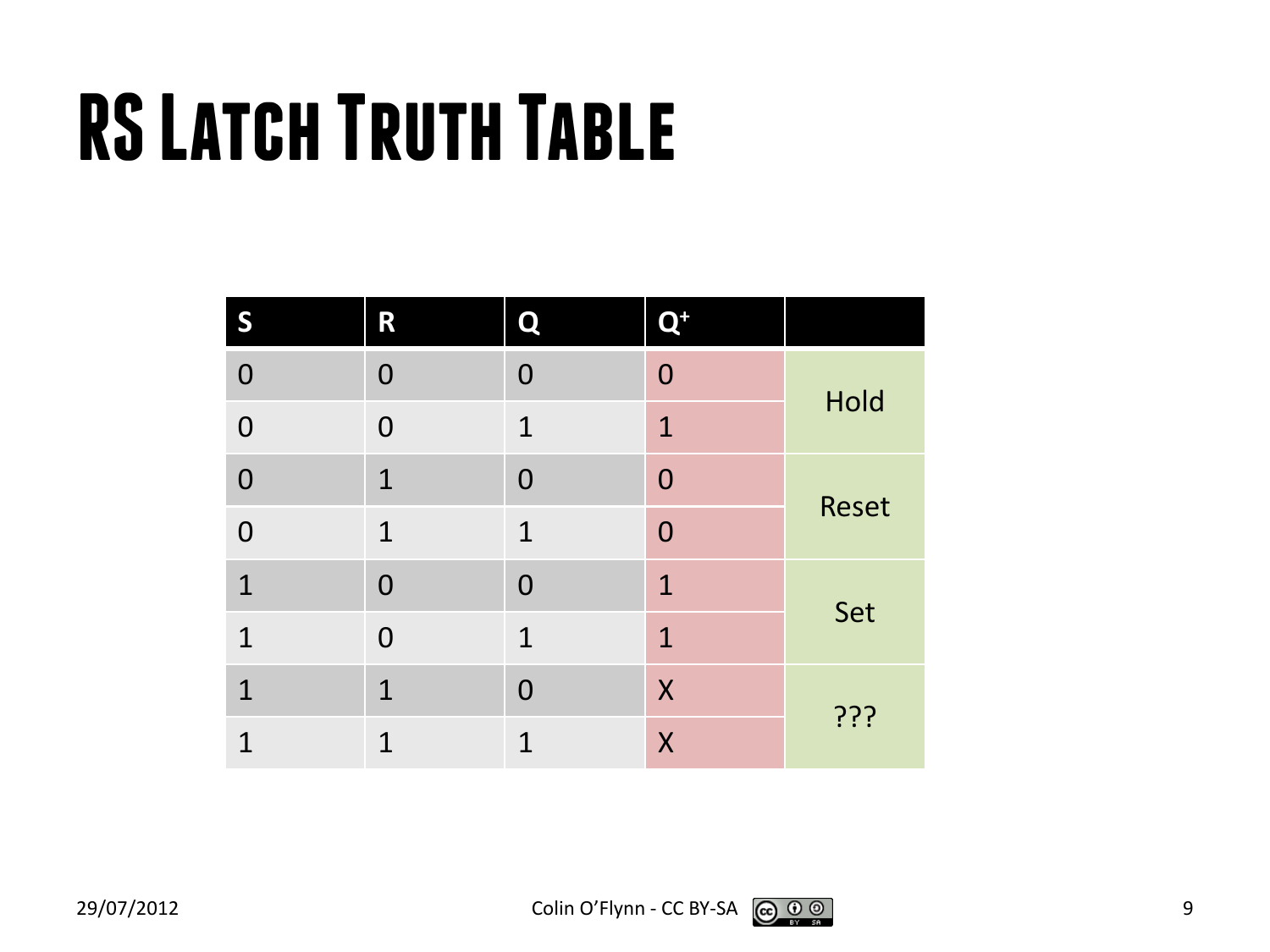## **Equation of RS Latch**

| $\mathbf R$    | S              | $\mathbf Q$    | $\mathbf{Q}^*$          |
|----------------|----------------|----------------|-------------------------|
| $\overline{0}$ | $\bf 0$        | $\mathbf{0}$   | $\mathbf 0$             |
| $\overline{0}$ | $\mathbf 0$    | $\mathbf 1$    | $\mathbf{1}$            |
| $\overline{0}$ | $\mathbf{1}$   | $\mathbf{0}$   | $\overline{0}$          |
| $\overline{0}$ | $\mathbf 1$    | $\mathbf{1}$   | $\overline{0}$          |
| $\overline{1}$ | $\mathbf 0$    | $\mathbf 0$    | $\mathbf{1}$            |
| $\overline{1}$ | $\overline{0}$ | $\mathbf 1$    | $\mathbf{1}$            |
| $\overline{1}$ | $\overline{1}$ | $\overline{0}$ | $\mathsf{x}$            |
| $\mathbf{1}$   | $\mathbf{1}$   | $\mathbf{1}$   | $\overline{\mathsf{x}}$ |

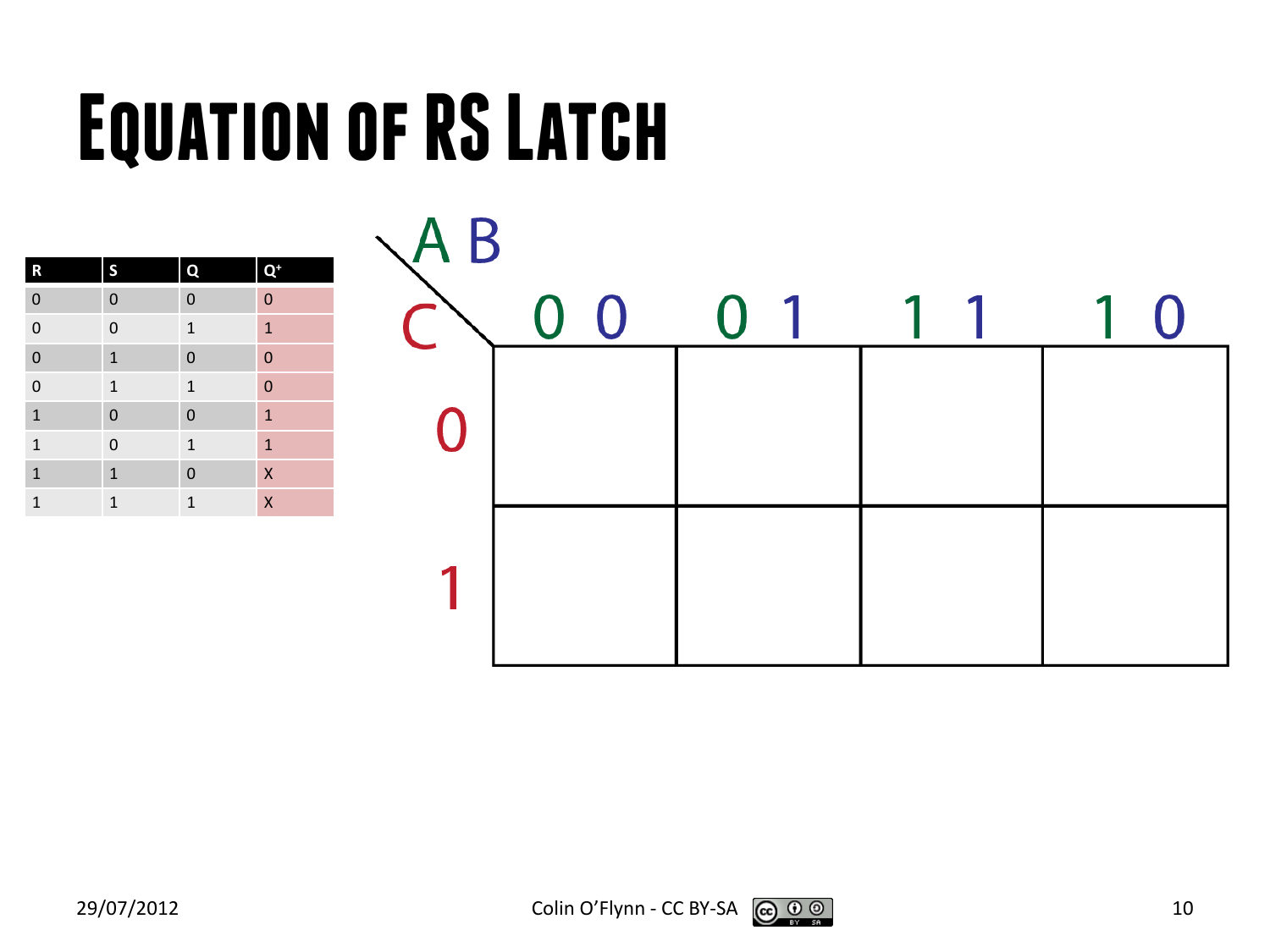#### **Additional Inputs**

![](_page_10_Figure_1.jpeg)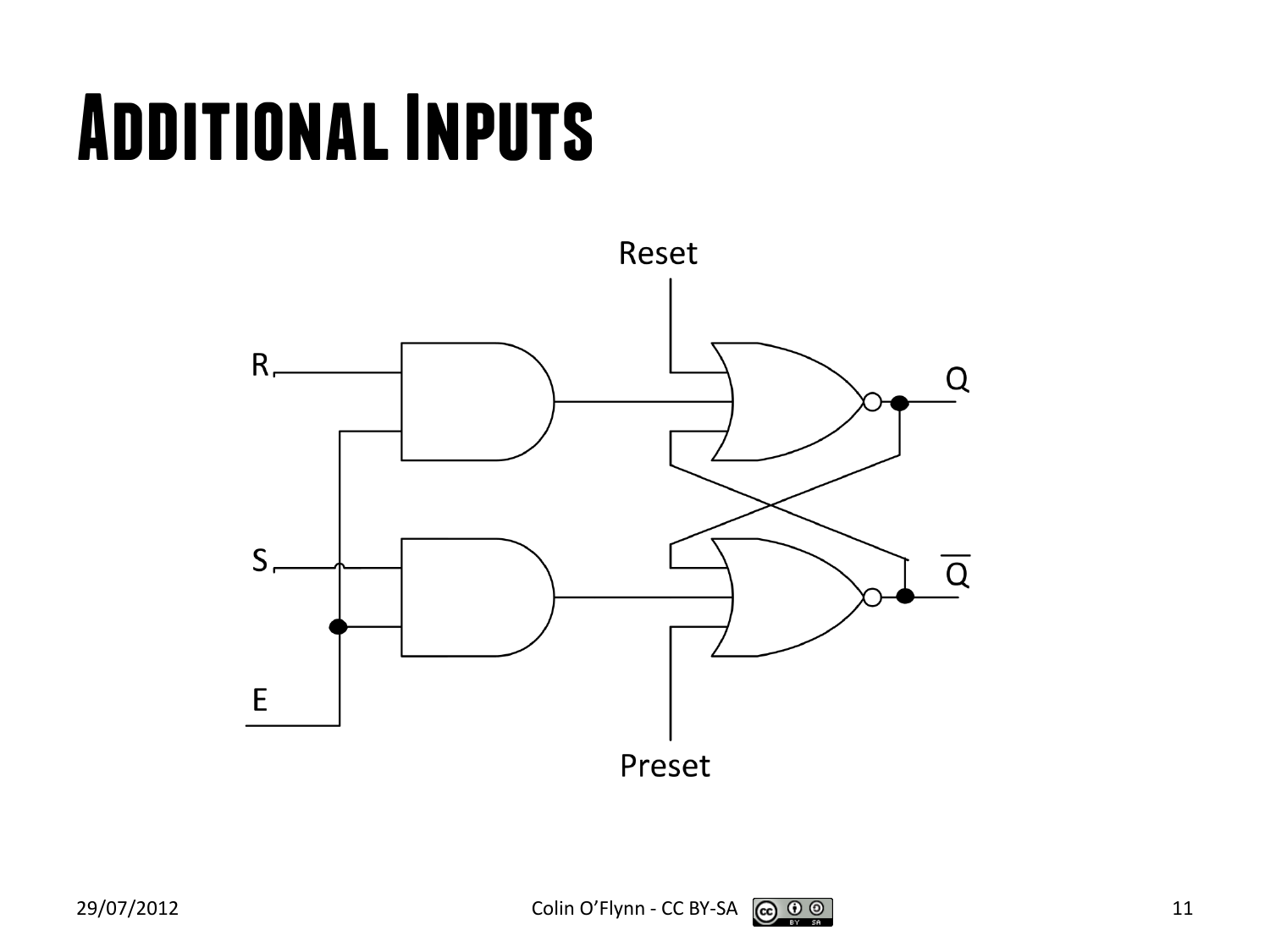### **Data Latch**

![](_page_11_Figure_1.jpeg)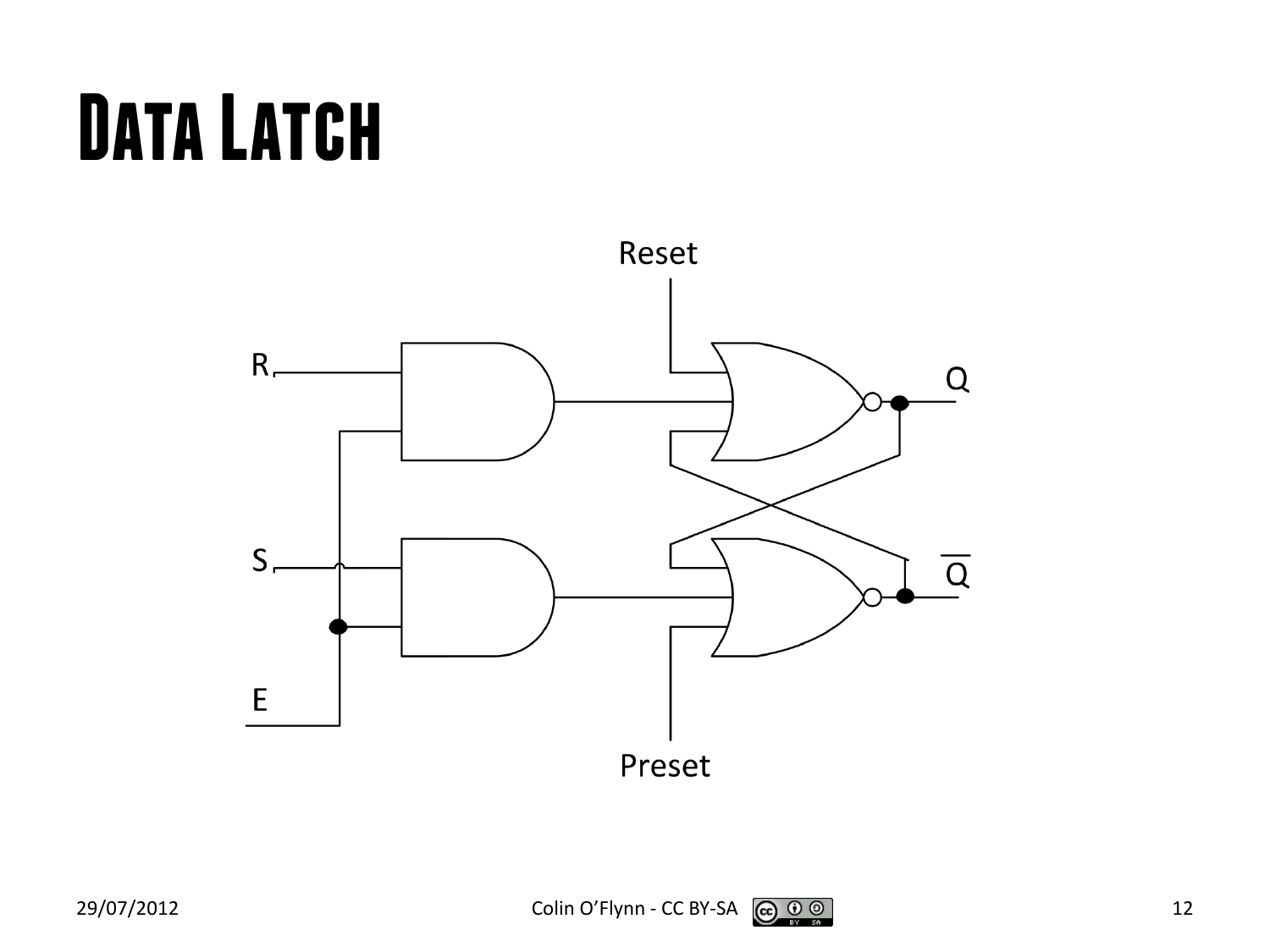## **Data Latch Symbol**

![](_page_12_Picture_1.jpeg)

![](_page_12_Picture_3.jpeg)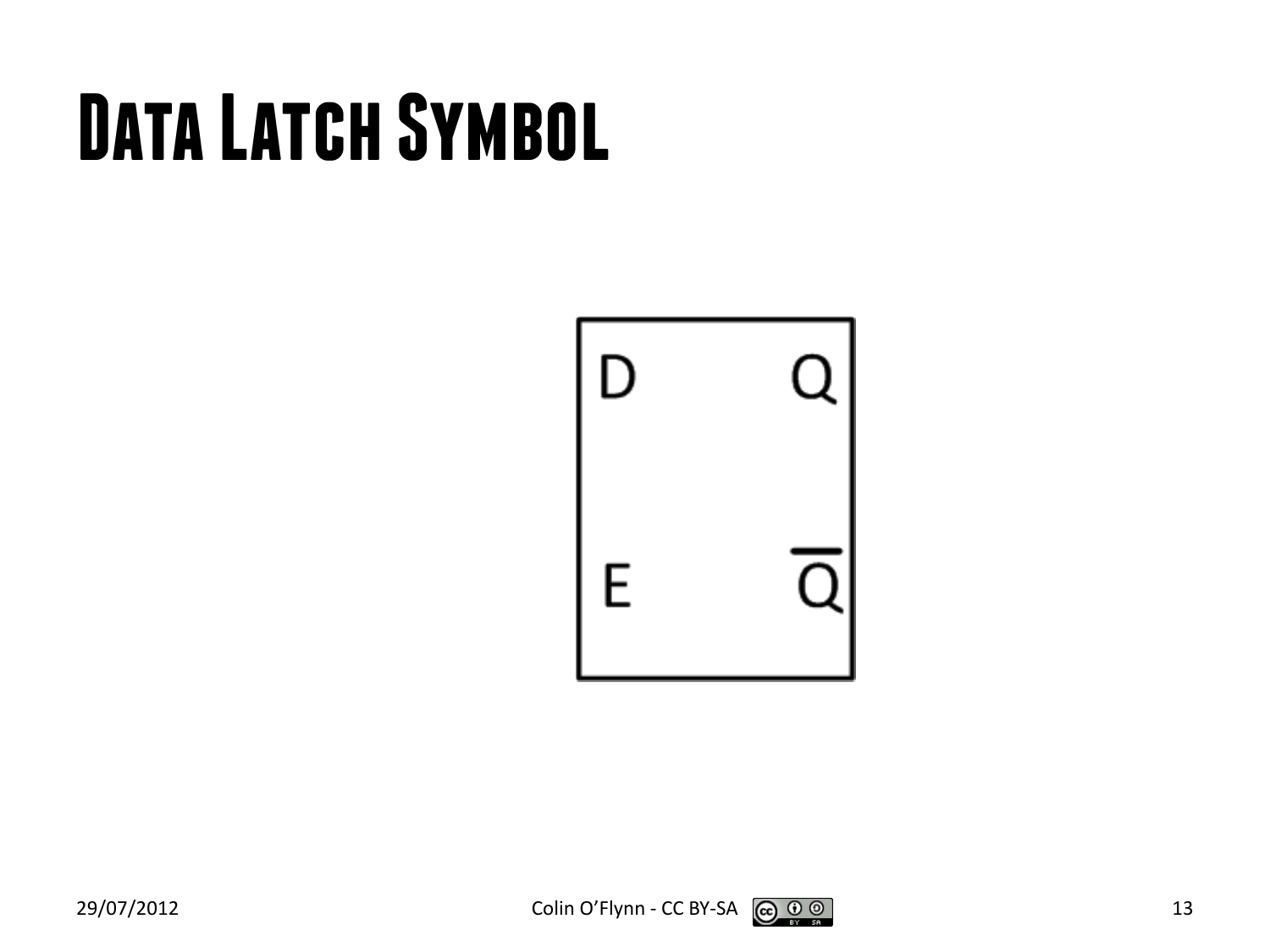## **D Flip-Flop**

![](_page_13_Figure_1.jpeg)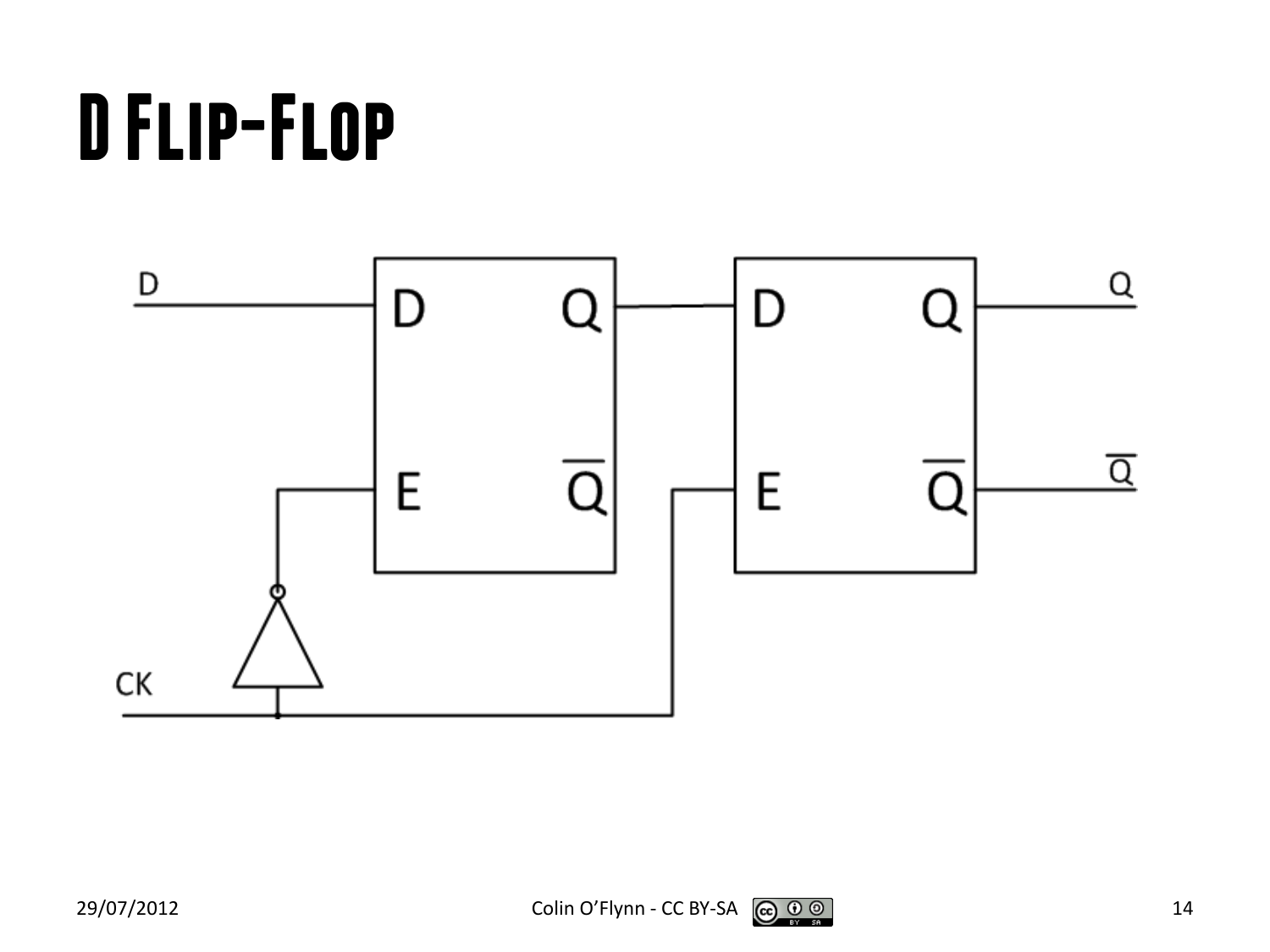### **Flip-Flops**

![](_page_14_Figure_1.jpeg)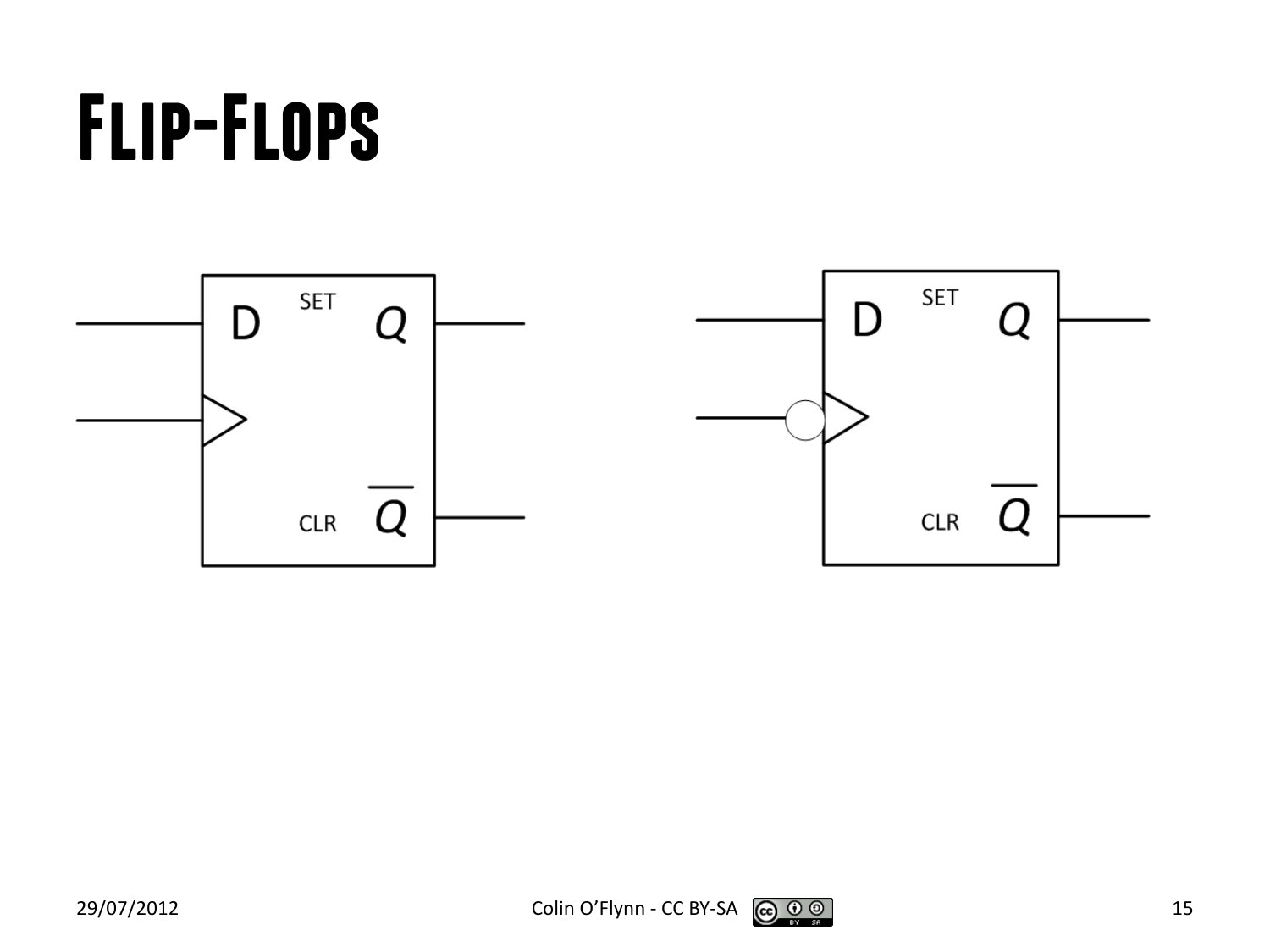![](_page_15_Figure_0.jpeg)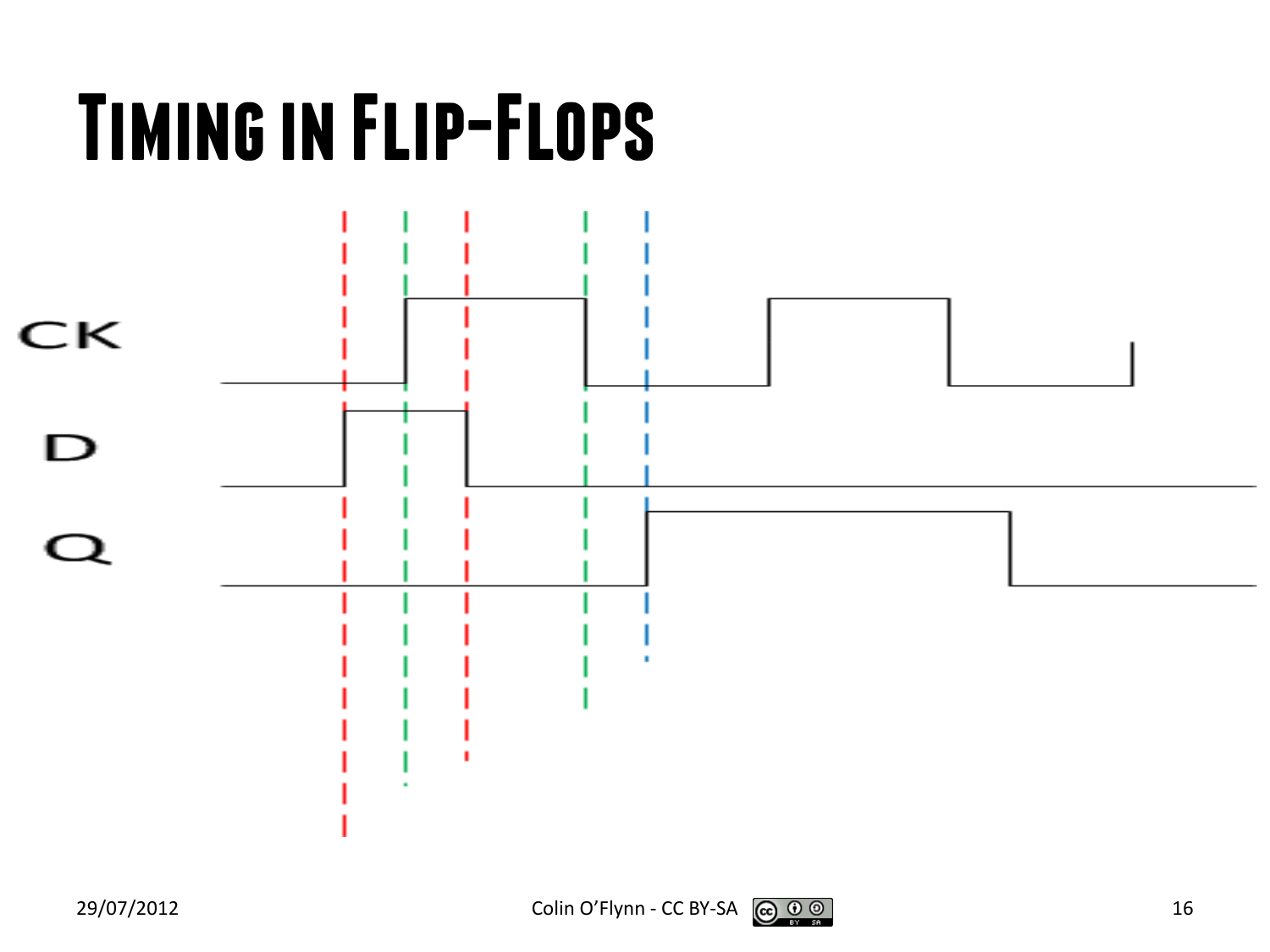### **The JK Flip Flop**

![](_page_16_Figure_1.jpeg)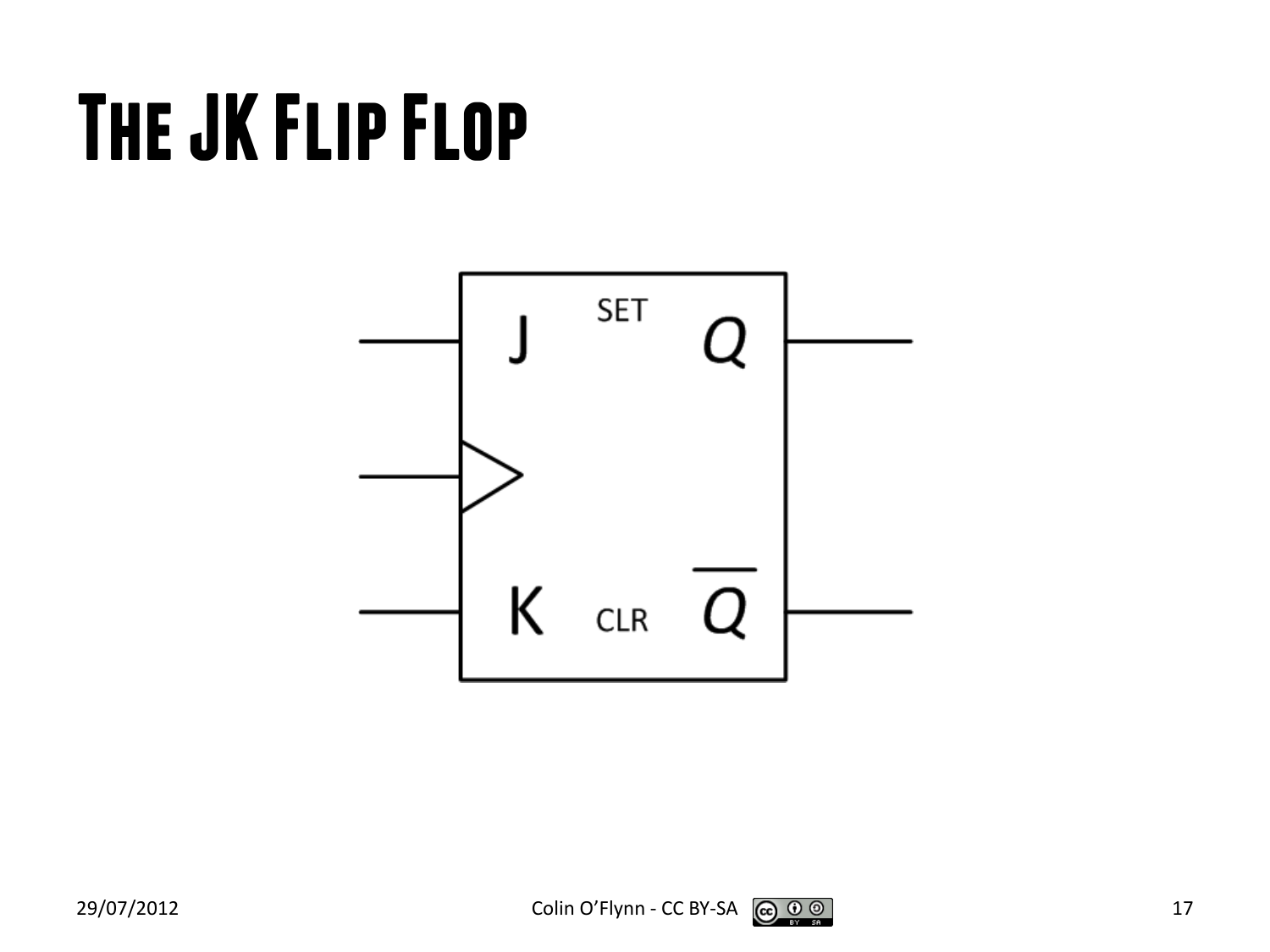## **JK Flip Flop Truth Table**

|                | Κ              | Q              | $\mathbf{Q}^+$ |               |
|----------------|----------------|----------------|----------------|---------------|
| $\mathbf 0$    | $\overline{0}$ | $\bf{0}$       | $\overline{0}$ |               |
| $\overline{0}$ | $\overline{0}$ | $\mathbf{1}$   | $\mathbf{1}$   | Hold          |
| $\overline{0}$ | $\mathbf{1}$   | $\mathbf 0$    | $\overline{0}$ |               |
| $\mathbf 0$    | $\mathbf{1}$   | $\mathbf{1}$   | $\overline{0}$ | <b>Reset</b>  |
| $\mathbf{1}$   | $\overline{0}$ | $\overline{0}$ | $\mathbf{1}$   |               |
| $\mathbf{1}$   | $\overline{0}$ | $\mathbf{1}$   | $\mathbf{1}$   | Set           |
| $\mathbf{1}$   | $\mathbf{1}$   | $\overline{0}$ | $\mathbf{1}$   |               |
| $\mathbf 1$    | $\overline{1}$ | 1              | $\Omega$       | <b>Toggle</b> |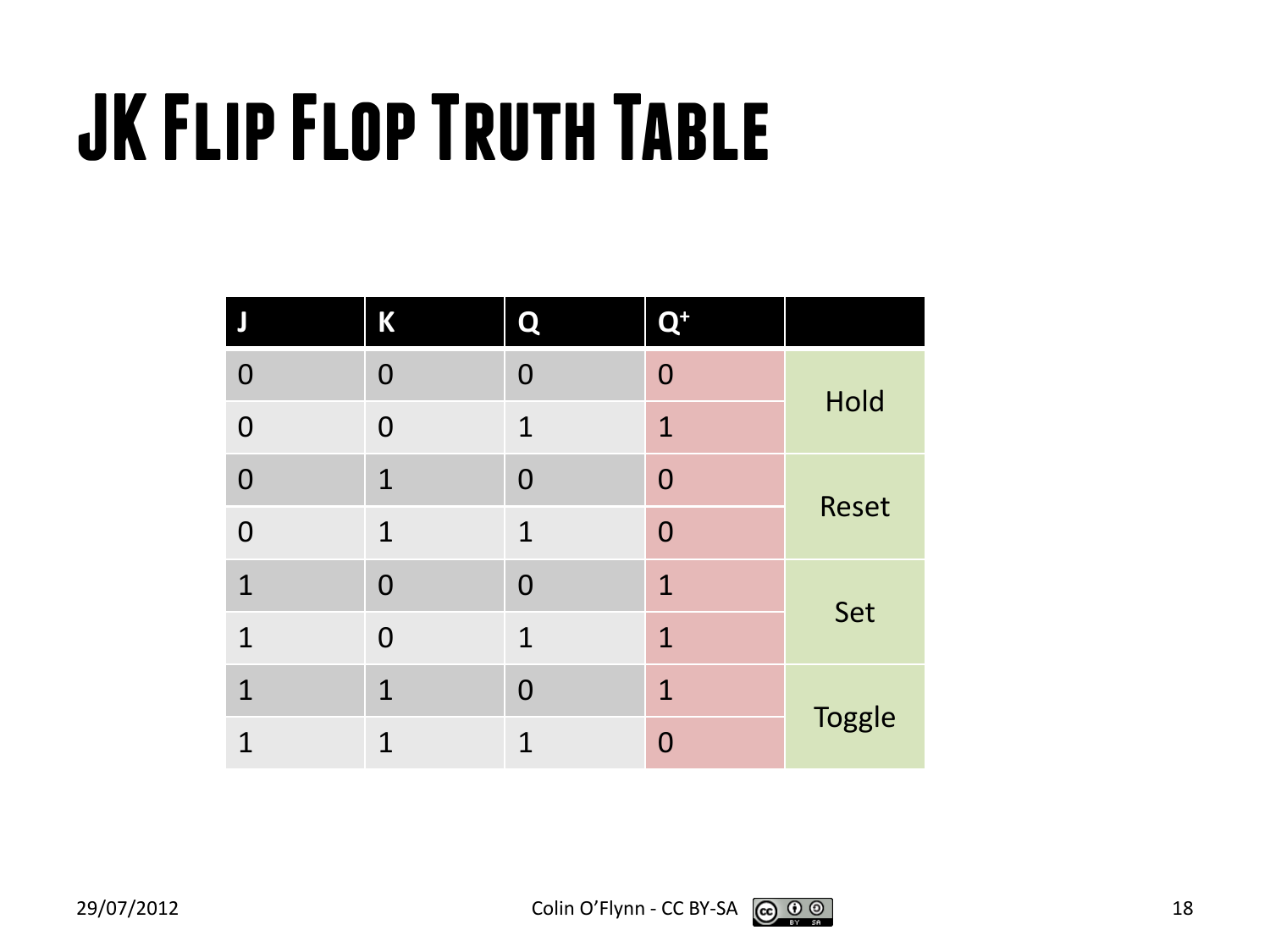## **Equation of JK Flip-Flop**

| J              | $\sf K$        | $\mathbf Q$    | $\mathbf{Q}^*$ |
|----------------|----------------|----------------|----------------|
| $\overline{0}$ | $\mathbf 0$    | $\mathbf 0$    | $\mathbf 0$    |
| $\overline{0}$ | $\mathbf{0}$   | $\mathbf{1}$   | $\mathbf{1}$   |
| $\overline{0}$ | $\overline{1}$ | $\mathbf 0$    | $\mathbf{0}$   |
| $\overline{0}$ | $\mathbf 1$    | $\mathbf{1}$   | $\overline{0}$ |
| $\overline{1}$ | $\mathbf{0}$   | $\mathbf 0$    | $\mathbf{1}$   |
| $\overline{1}$ | $\mathbf{0}$   | $\mathbf{1}$   | $\mathbf{1}$   |
| $\overline{1}$ | $\mathbf{1}$   | $\overline{0}$ | $\mathbf{1}$   |
| $\mathbf{1}$   | $\mathbf{1}$   | $\mathbf{1}$   | $\mathbf 0$    |

![](_page_18_Figure_2.jpeg)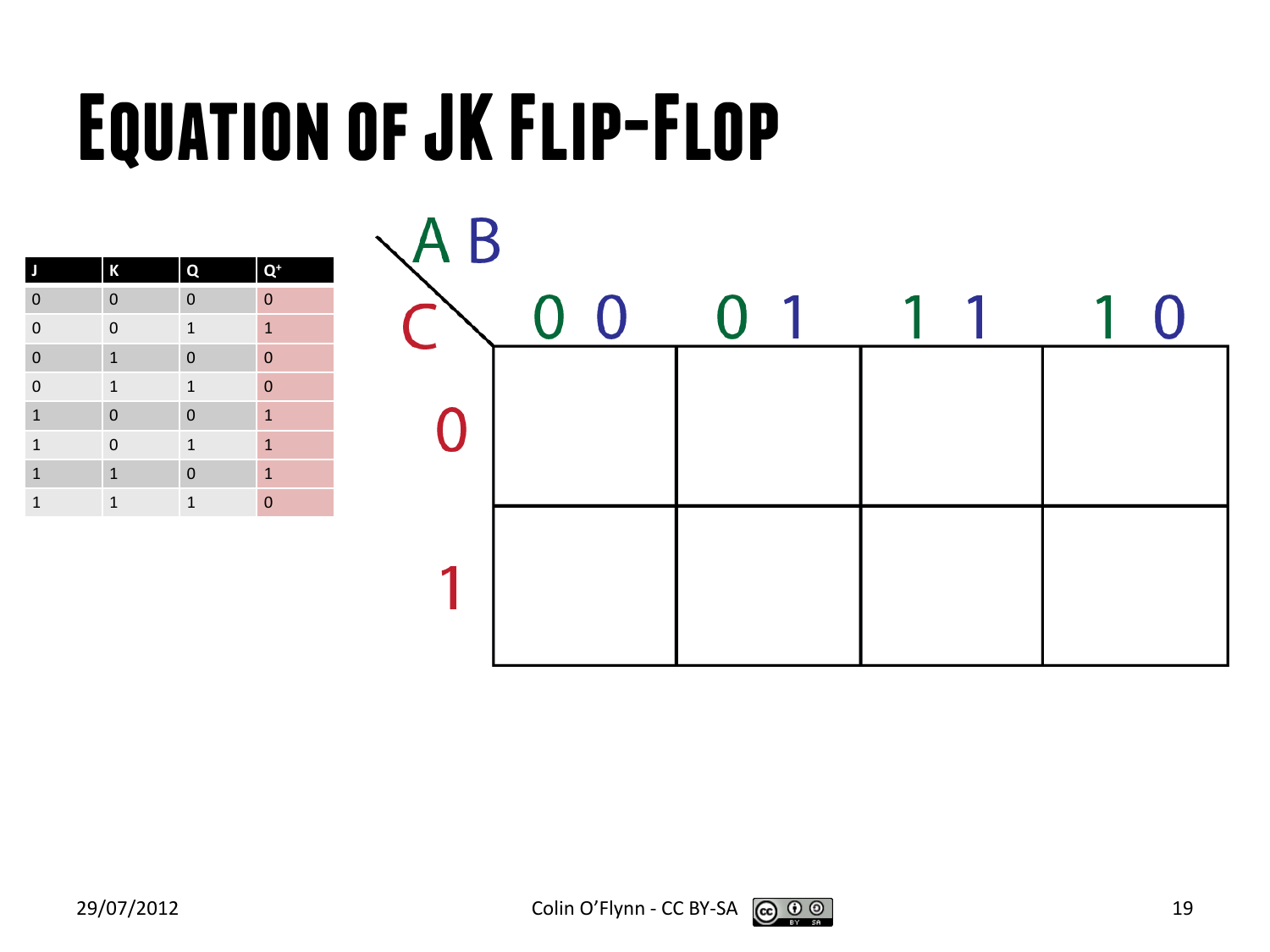# **Toggle (T) Flip Flop**

![](_page_19_Figure_1.jpeg)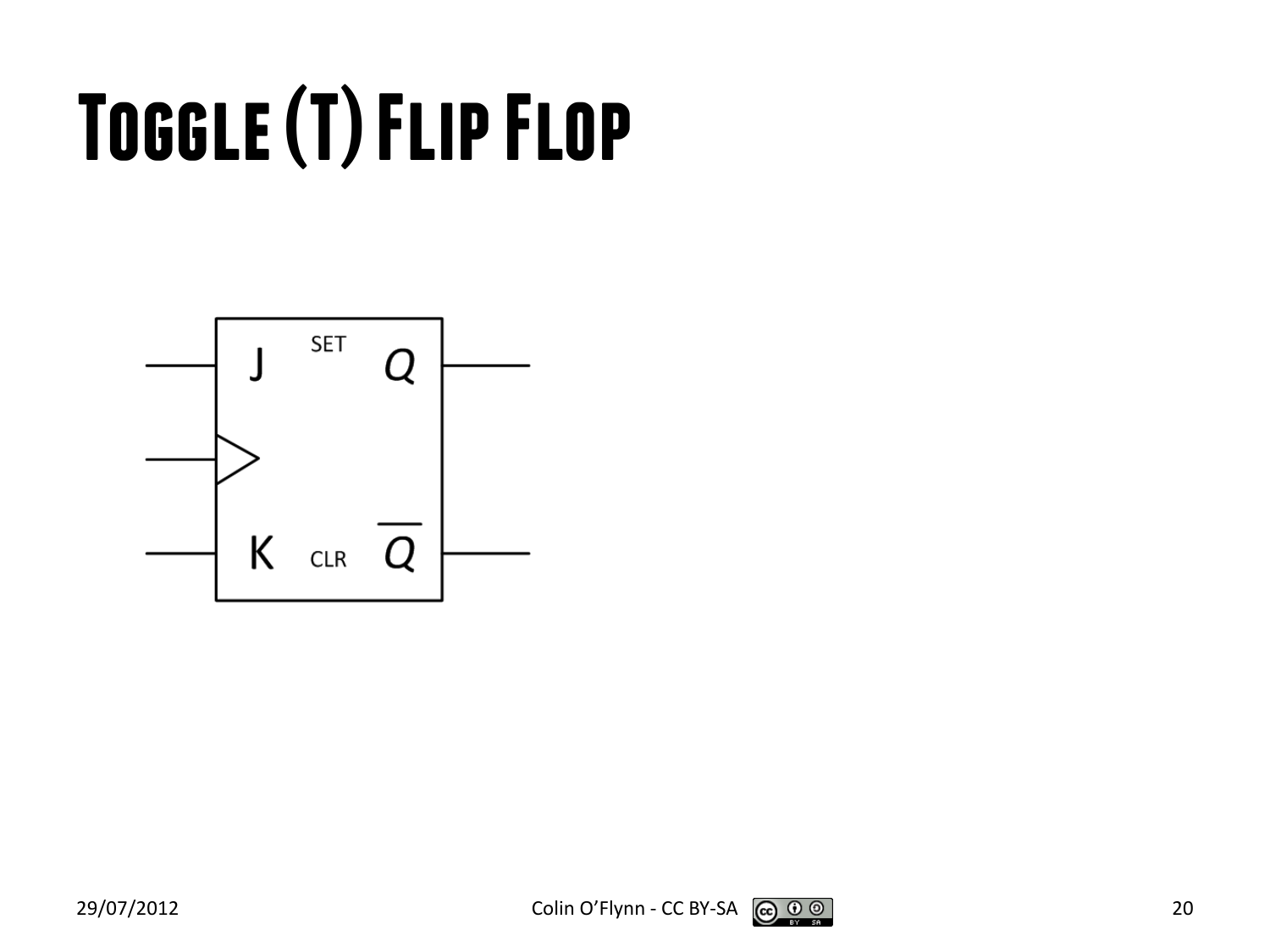#### **DESCRIBING FF STATE TRANSITIONS**

![](_page_20_Picture_2.jpeg)

![](_page_20_Picture_3.jpeg)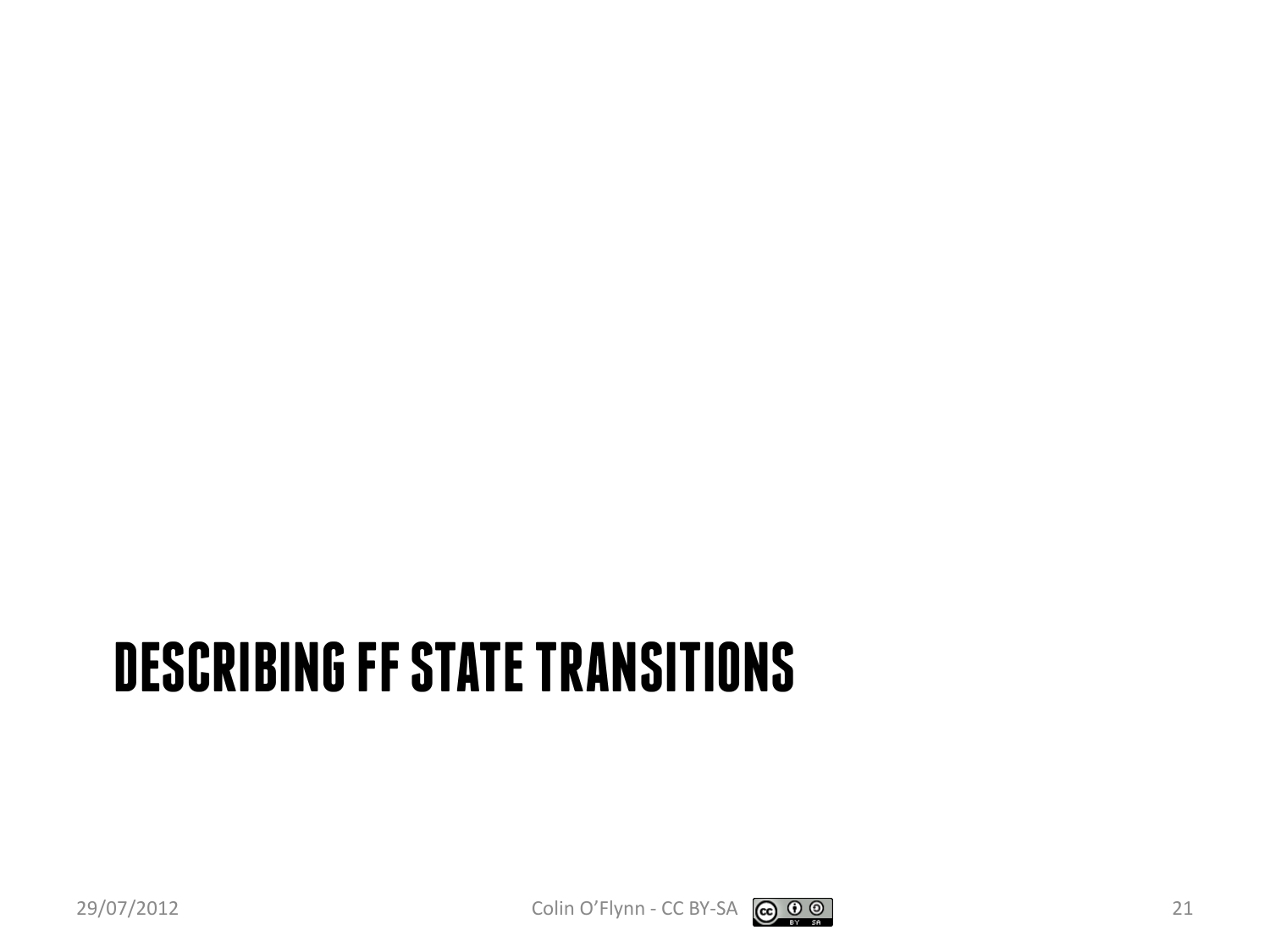## **State Diagram**

![](_page_21_Figure_1.jpeg)

State = "Off Button" "On Button" e.g.: 01 = on button pressed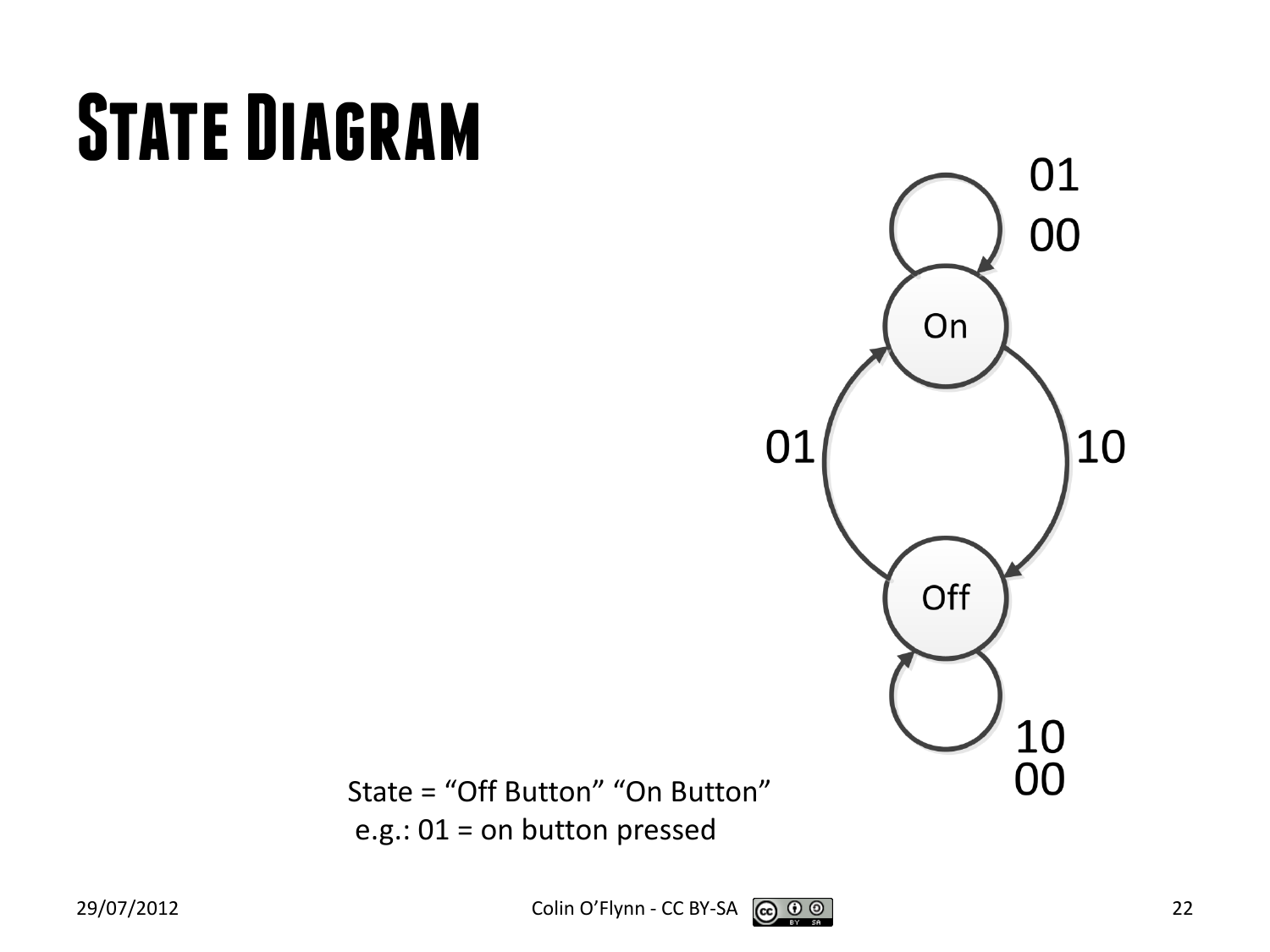#### **RS State Diagram**

![](_page_22_Figure_1.jpeg)

![](_page_22_Picture_3.jpeg)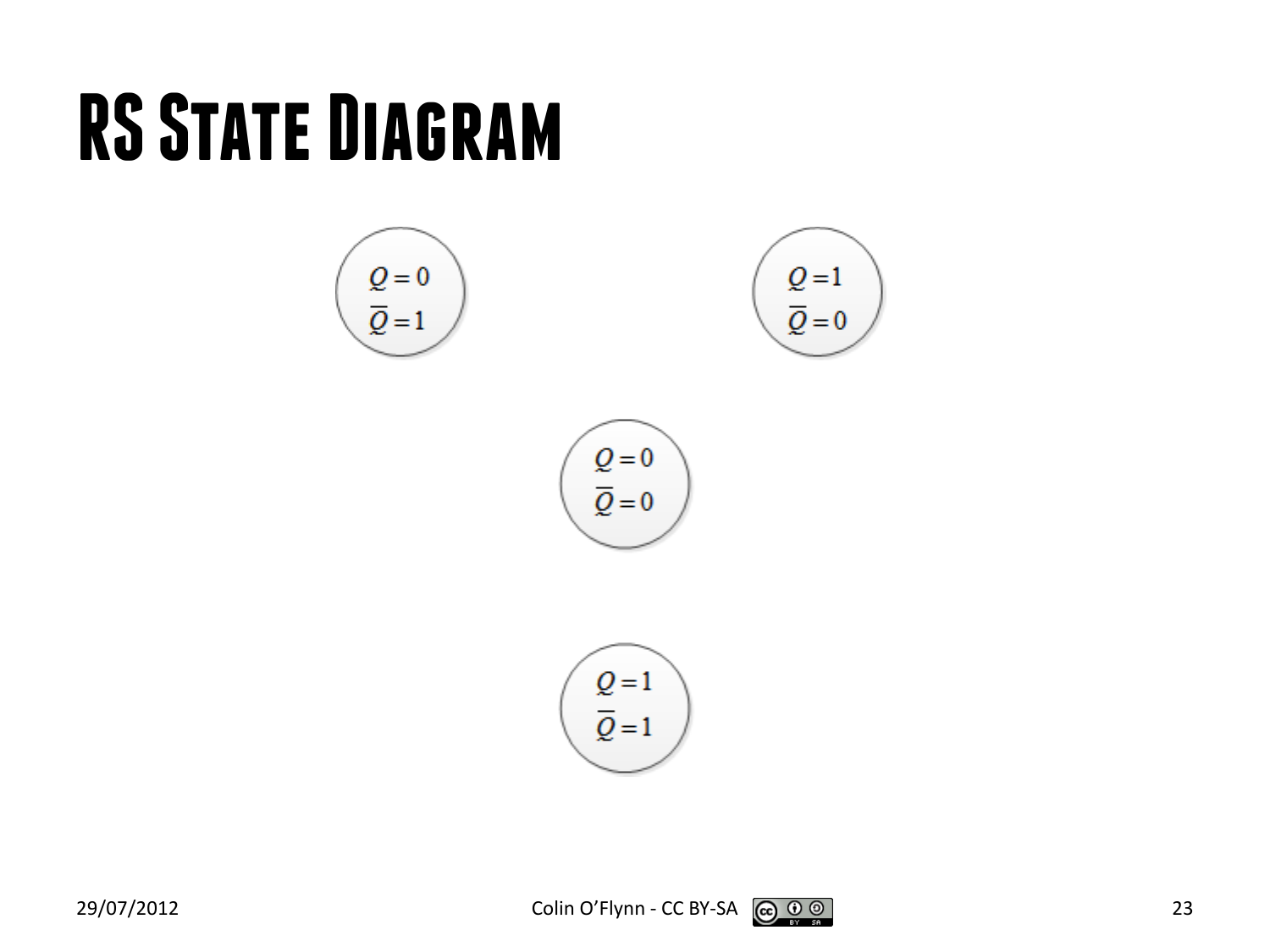## **State Transition Table -RS**

| Q              | $Q^+$          |  |
|----------------|----------------|--|
| $\overline{0}$ | $\mathbf 0$    |  |
| $\overline{0}$ | $\mathbf 1$    |  |
| $\mathbf{1}$   | $\overline{0}$ |  |
| $\overline{1}$ | 1              |  |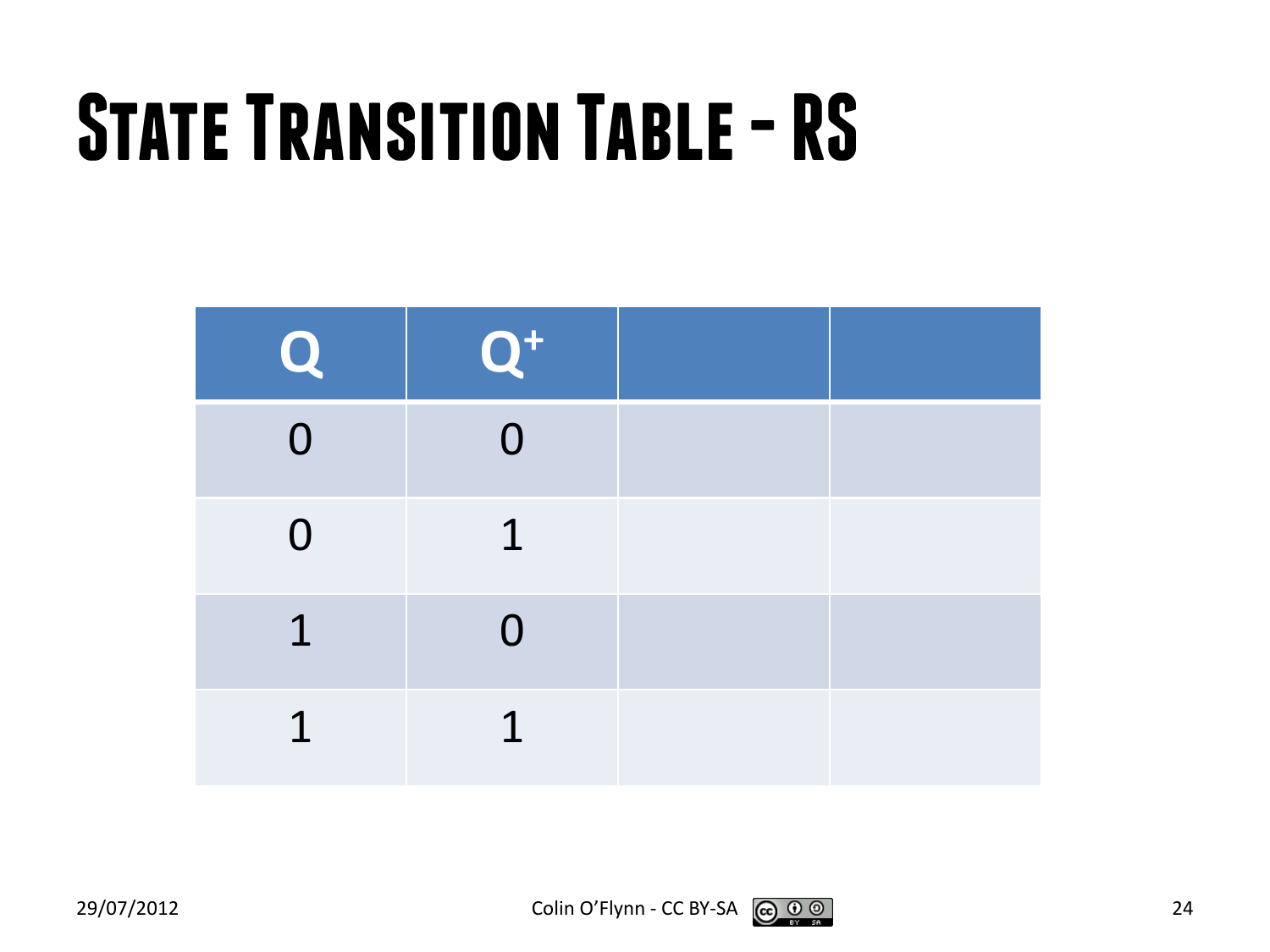## **State Transition Table -RS**

| Q.             | $Q^+$          | R              | S.          |
|----------------|----------------|----------------|-------------|
| $\overline{0}$ | $\overline{O}$ | <u>?</u>       | $\Omega$    |
| $\overline{0}$ | $\mathbf 1$    | $\overline{0}$ | $\mathbf 1$ |
| $\mathbf 1$    | $\overline{0}$ | $\mathbf 1$    | $\Omega$    |
| $\overline{1}$ | 1              | 0              | ገ           |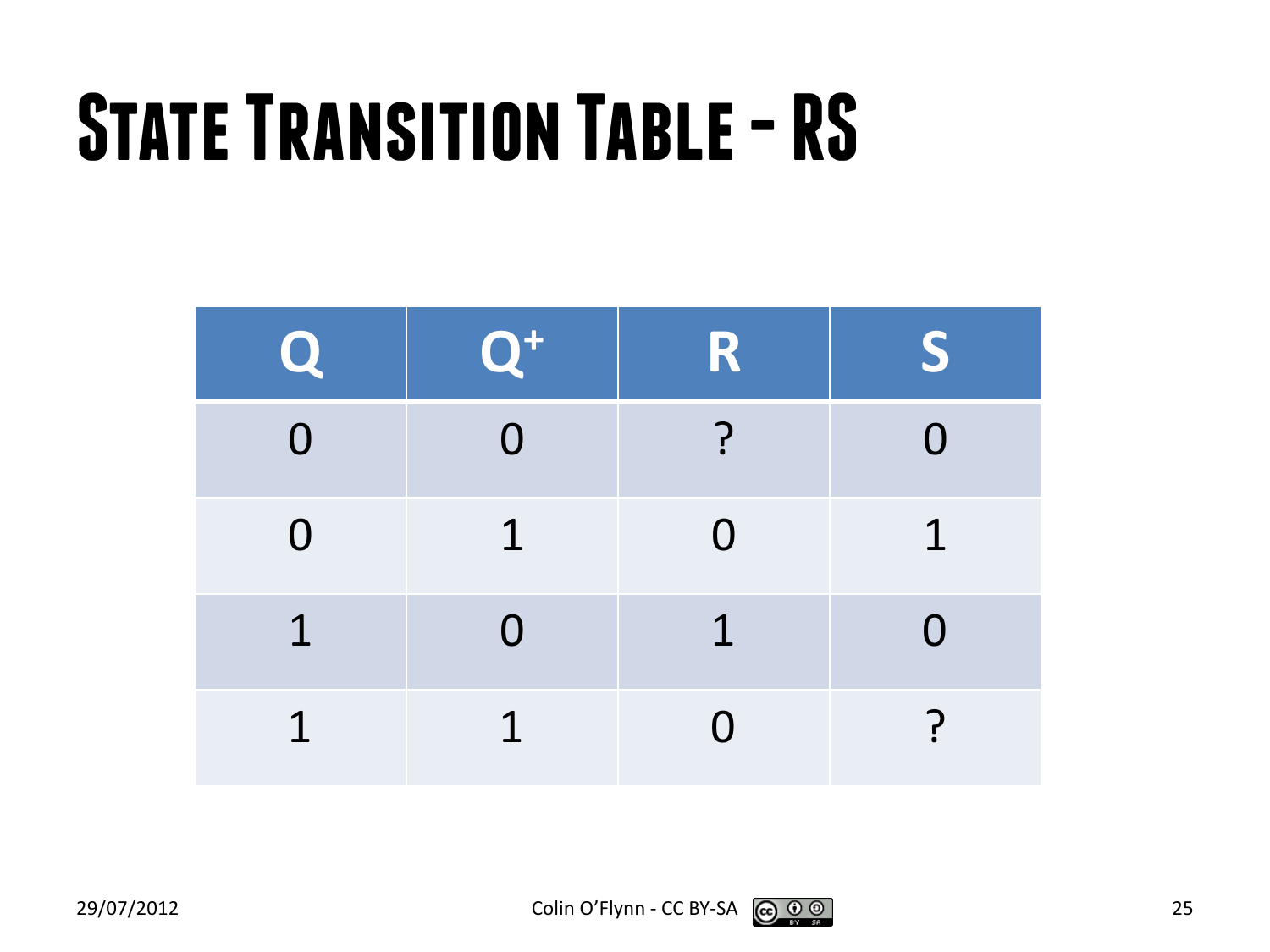## **State Transition Table -D**

| Q.             | $Q^+$          |  |
|----------------|----------------|--|
| $\overline{0}$ | $\overline{0}$ |  |
| $\overline{0}$ | $\mathbf 1$    |  |
| $\mathbf 1$    | $\overline{0}$ |  |
| $\overline{1}$ | 1              |  |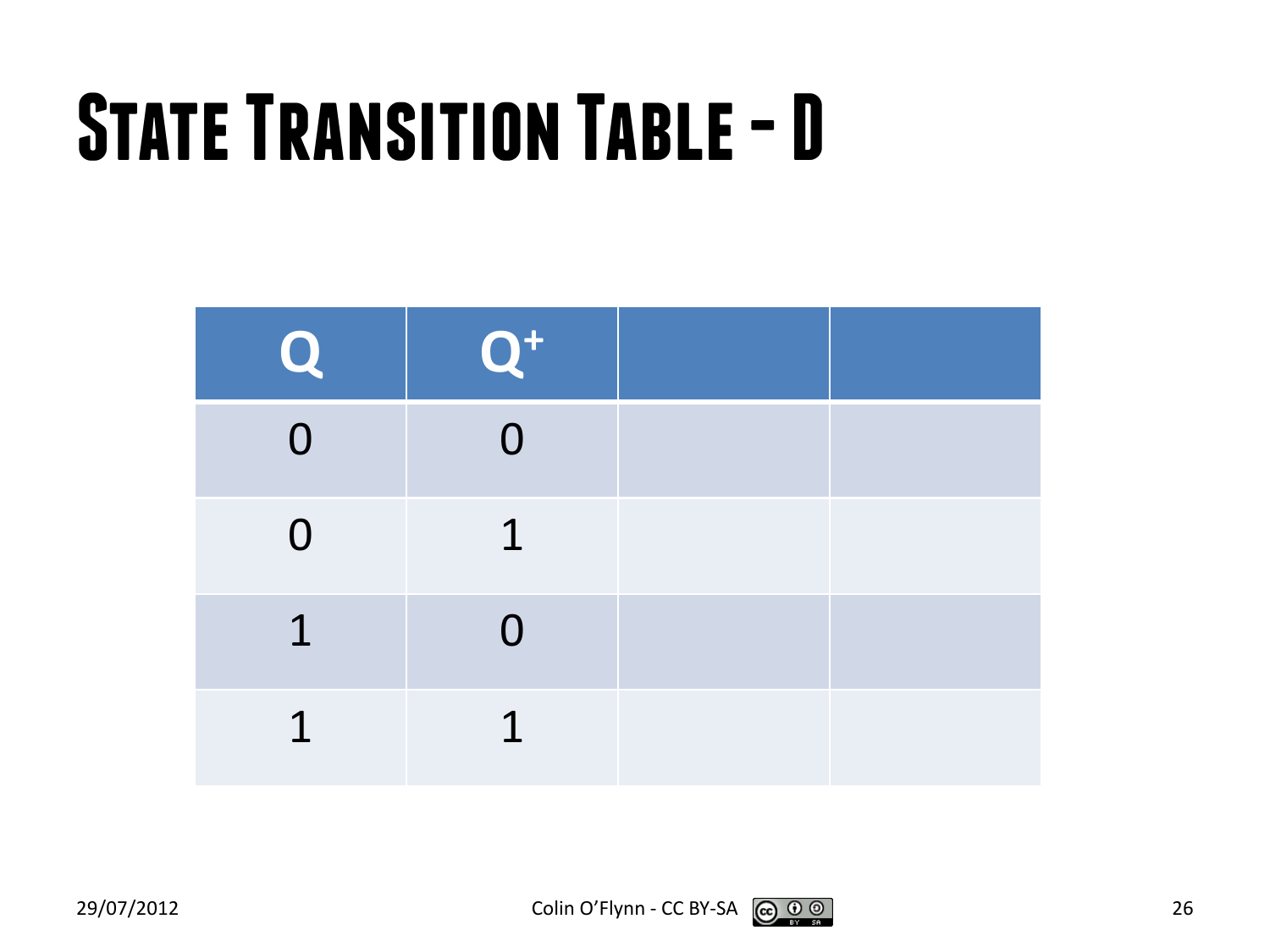## **State Transition Table -D**

| Q.             | $Q^+$          | D              |  |
|----------------|----------------|----------------|--|
| $\overline{0}$ | $\overline{0}$ | $\overline{0}$ |  |
| $\overline{0}$ | $\mathbf 1$    | $\mathbf 1$    |  |
| $\mathbf 1$    | $\overline{0}$ | $\Omega$       |  |
| $\overline{1}$ | $\overline{1}$ | $\mathbf 1$    |  |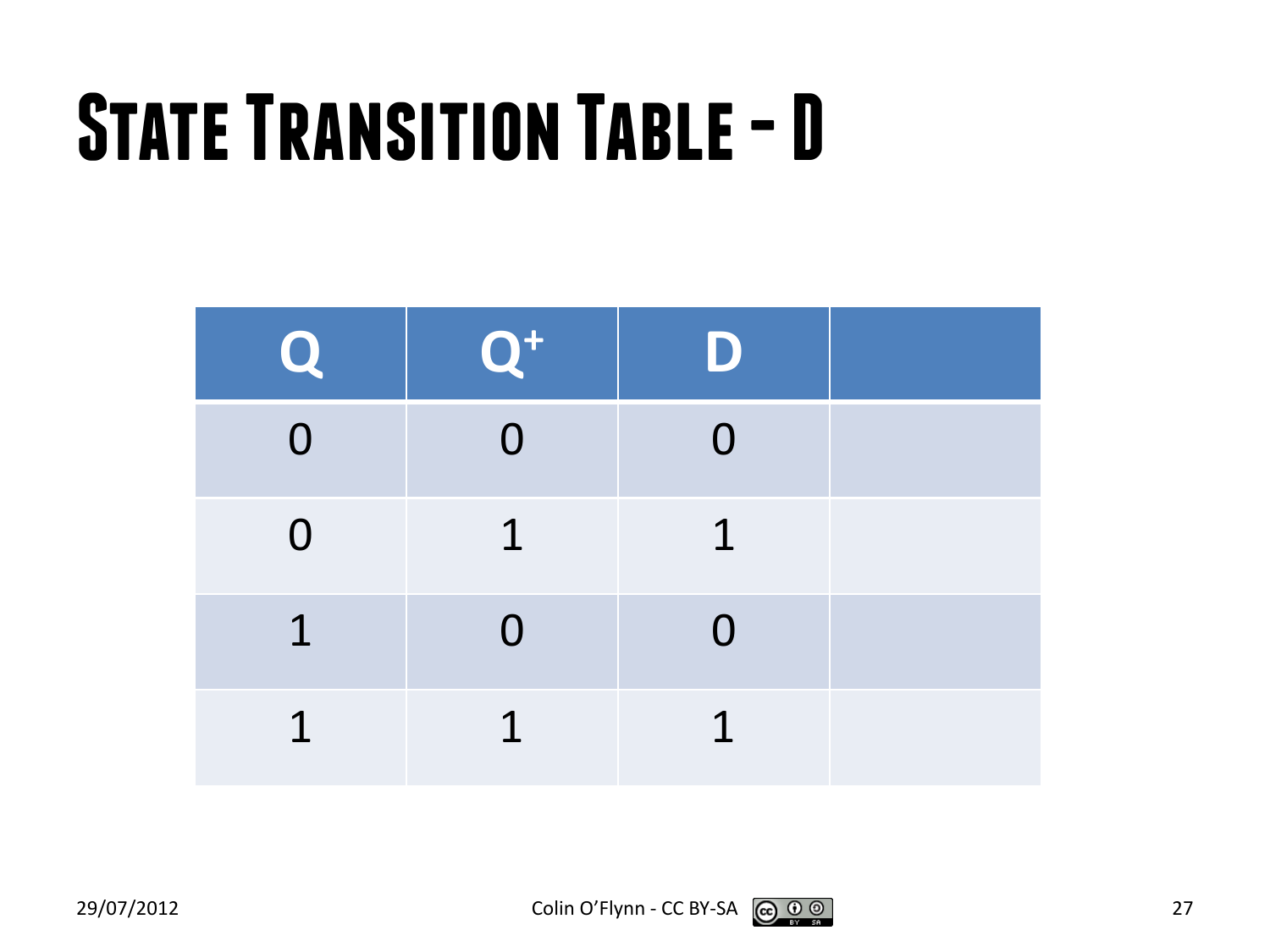## **State Transition Table -JK**

| Q              | $\mathbf{Q}^{\texttt{+}}$ |  |
|----------------|---------------------------|--|
| $\overline{0}$ | $\overline{0}$            |  |
| $\overline{0}$ | $\mathbf 1$               |  |
| $\mathbf 1$    | $\overline{0}$            |  |
| $\overline{1}$ | 1                         |  |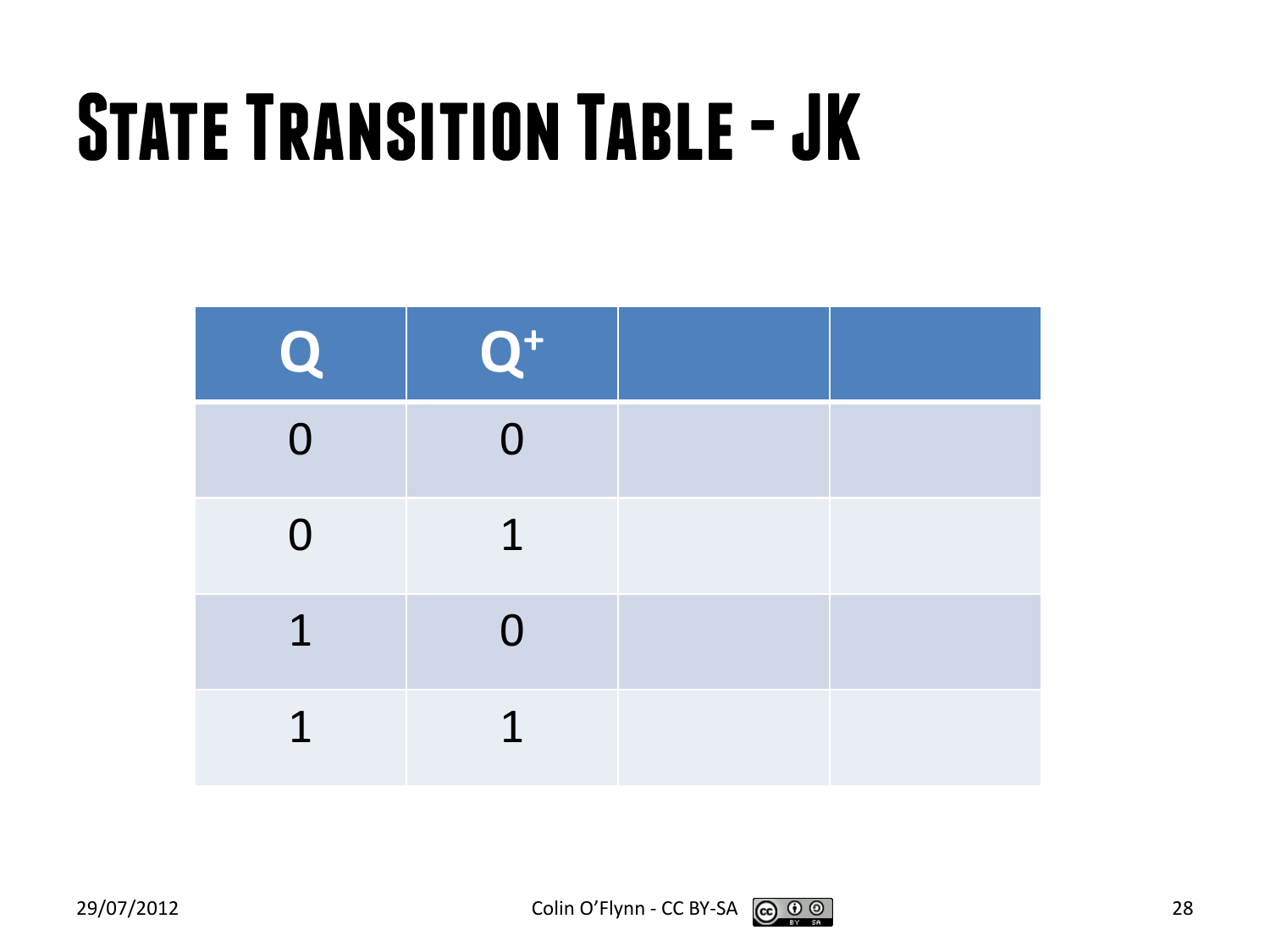## **State Transition Table -JK**

| Q.             | $\mathbf{Q}^+$ |             | K           |
|----------------|----------------|-------------|-------------|
| $\Omega$       | $\Omega$       | $\Omega$    |             |
| $\overline{0}$ | $\mathbf 1$    | $\mathbf 1$ | $\ddot{.}$  |
| $\mathbf 1$    | $\overline{0}$ | <u>?</u>    | $\mathbf 1$ |
| $\overline{1}$ | $\mathbf 1$    | <b>P</b>    | $\Omega$    |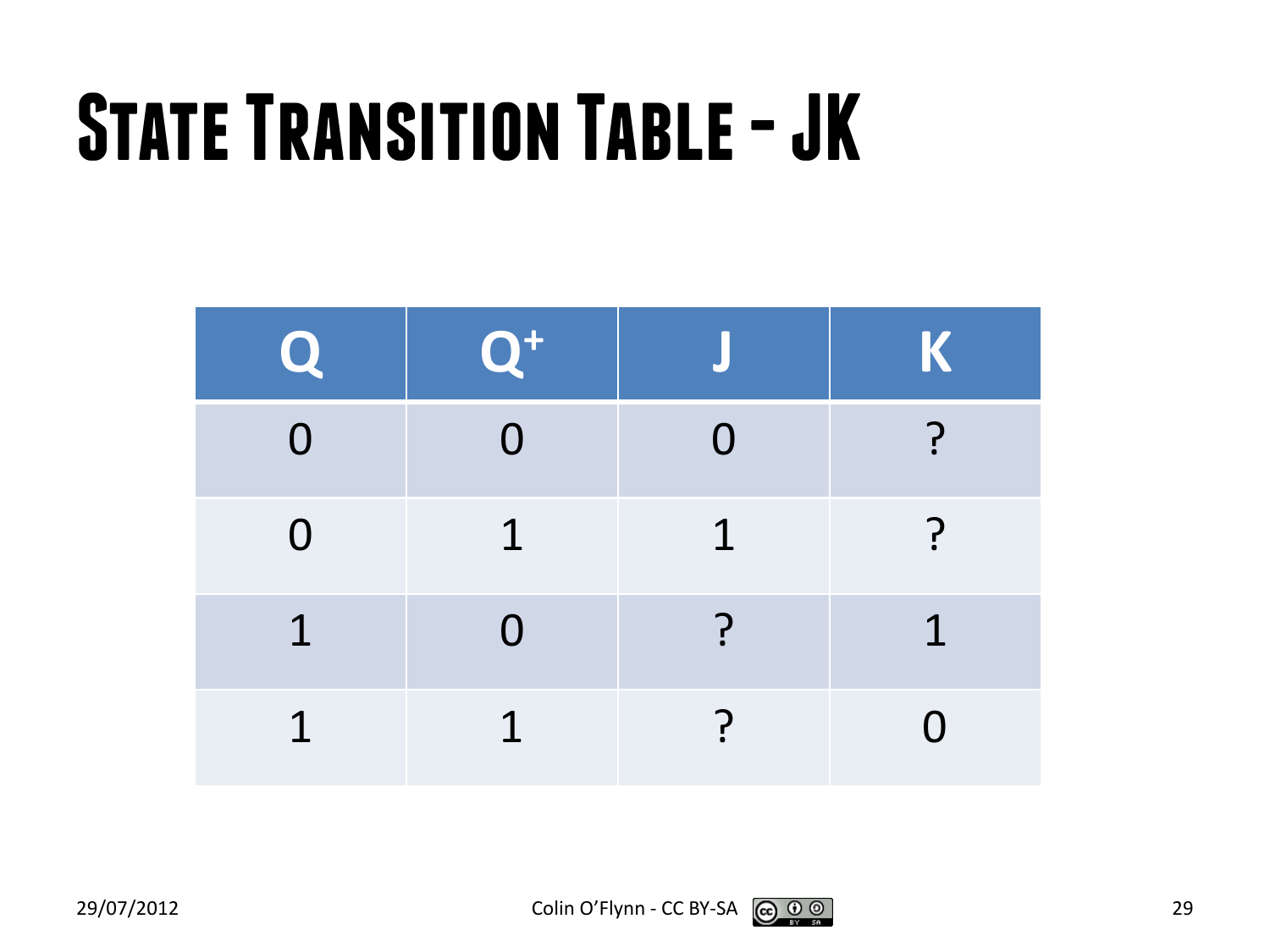## **State Transition Table -T**

| Q.             | $Q^+$          |  |
|----------------|----------------|--|
| $\overline{0}$ | $\overline{0}$ |  |
| $\overline{0}$ | $\mathbf 1$    |  |
| $\mathbf 1$    | $\overline{0}$ |  |
| $\overline{1}$ | 1              |  |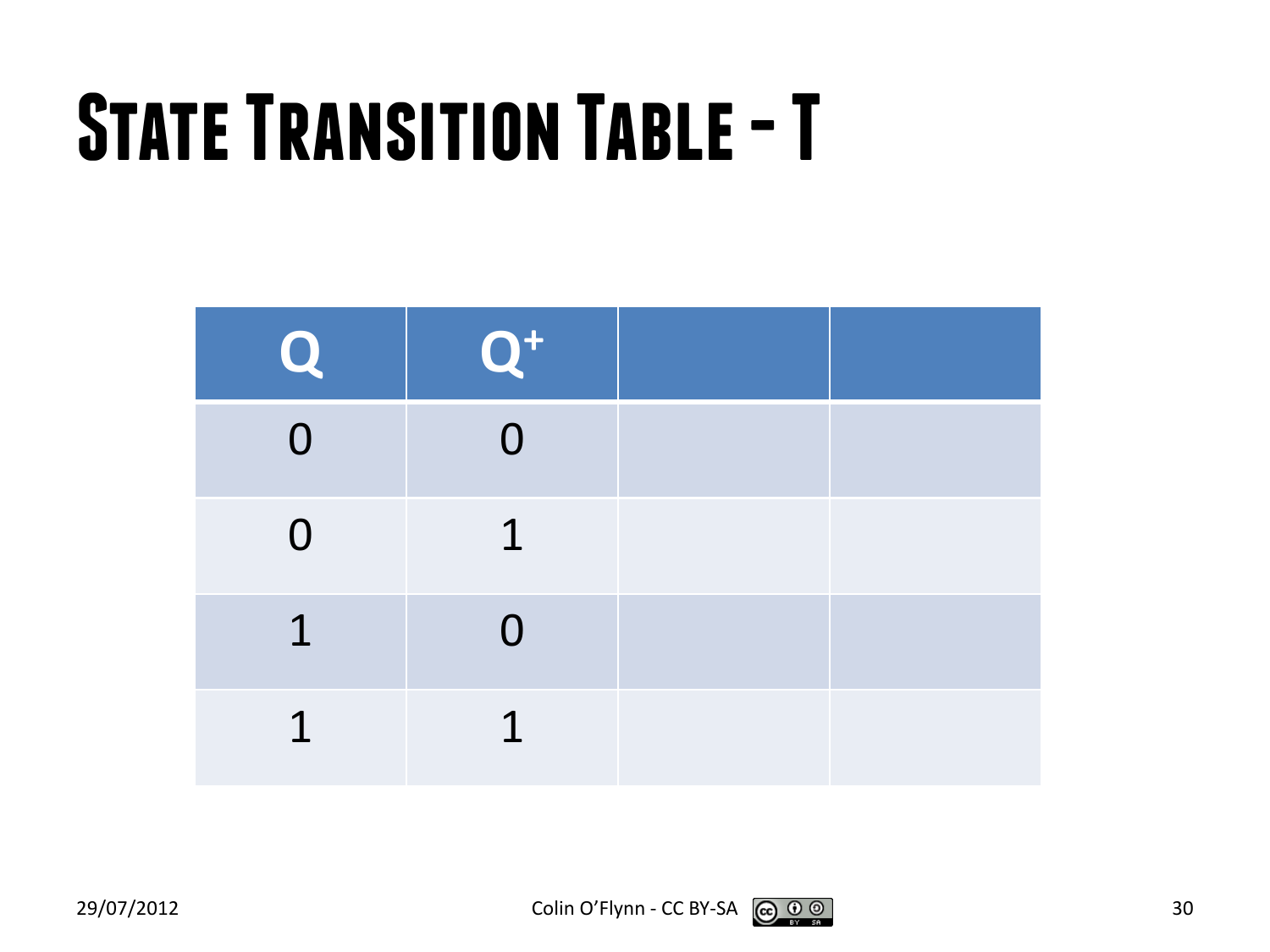## **State Transition Table -T**

| Q.             | $Q^+$          |             |  |
|----------------|----------------|-------------|--|
| $\overline{0}$ | $\overline{0}$ | $\Omega$    |  |
| $\overline{0}$ | $\mathbf 1$    | $\mathbf 1$ |  |
| $\mathbf 1$    | $\overline{0}$ | $\mathbf 1$ |  |
| $\overline{1}$ | 1              | $\Omega$    |  |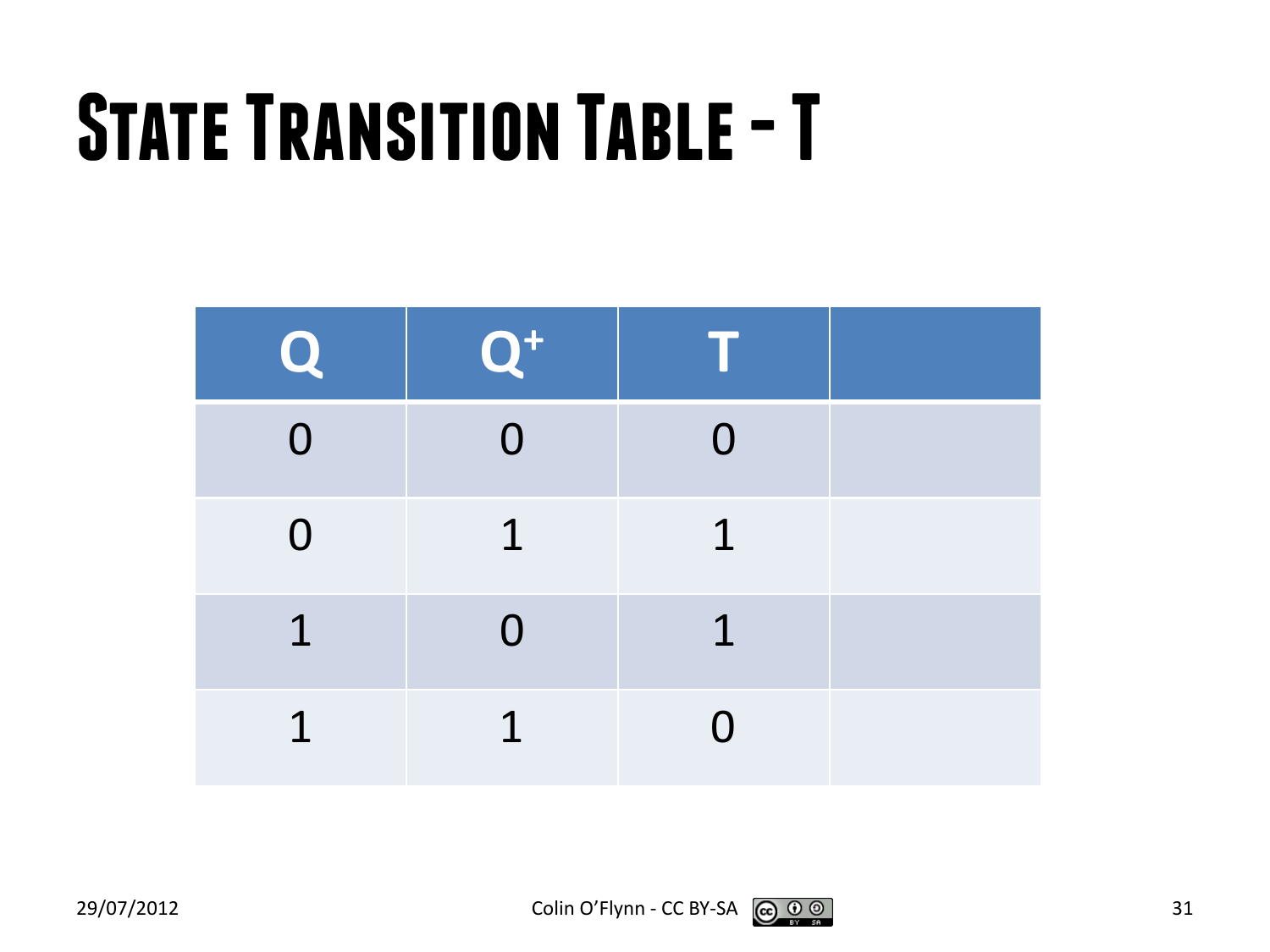## **State Transition Table - Master**

|                         | Q Q+ R S D J K T        |                         |                         |                |                |                  |
|-------------------------|-------------------------|-------------------------|-------------------------|----------------|----------------|------------------|
| $\overline{\mathbf{0}}$ |                         |                         | $\overline{\mathbf{0}}$ | $\overline{0}$ | $\ddot{?}$ 0   |                  |
| $\mathbf{1}$            | $\overline{\mathbf{0}}$ | $\mathbf{1}$            | 4                       | $\blacksquare$ | $\overline{?}$ | $\blacksquare$ 1 |
| $\overline{0}$          | $\blacklozenge$         | $\overline{\mathbf{0}}$ | $\overline{\mathbf{0}}$ | $\ddot{?}$     | $\vert$ 1      | $\blacksquare$ 1 |
|                         | $\bullet$               | $\ddot{?}$              | $\blacktriangleleft$    | ?              | $\overline{0}$ |                  |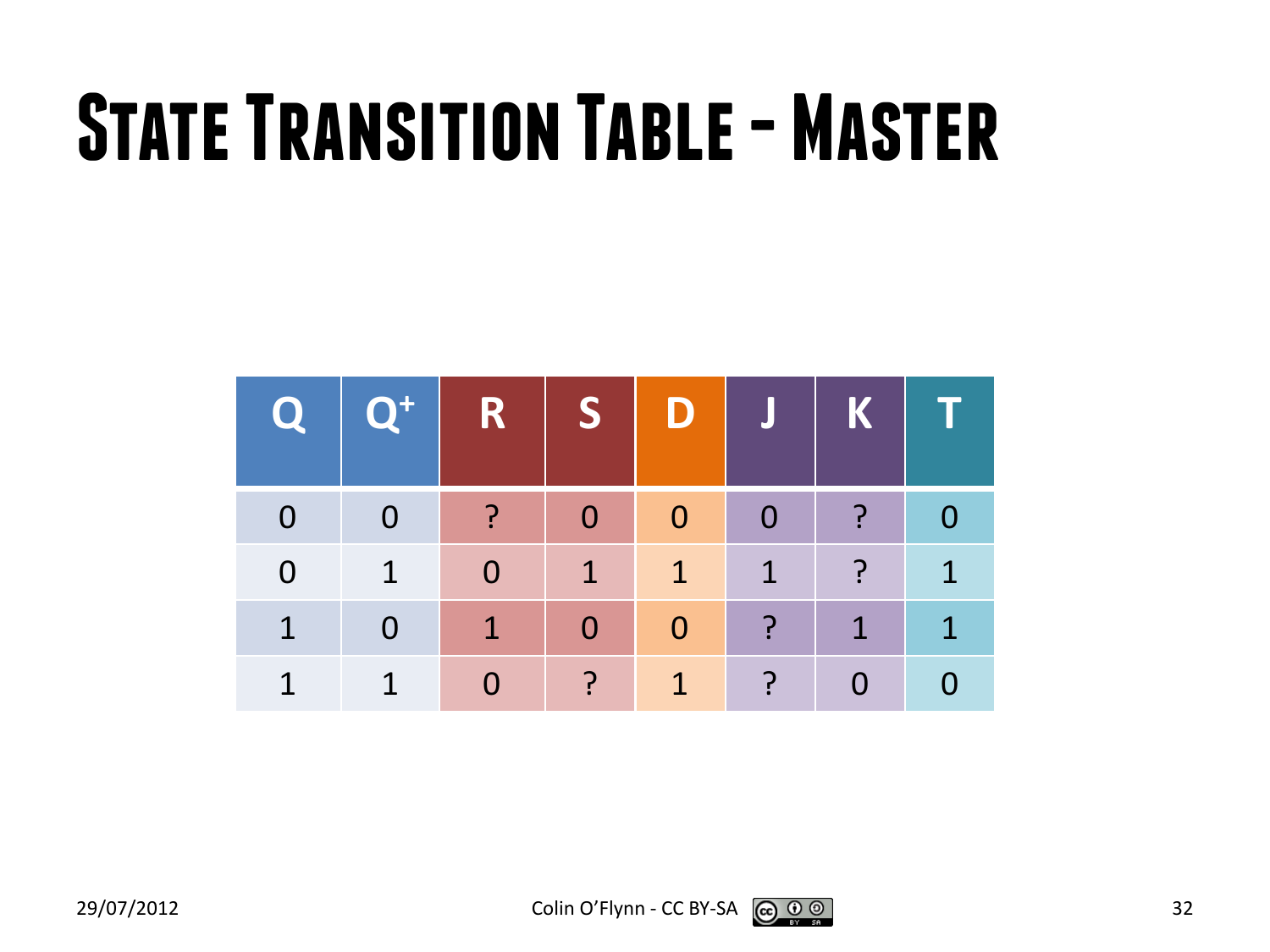### **Conversion of FF Types**

![](_page_32_Figure_1.jpeg)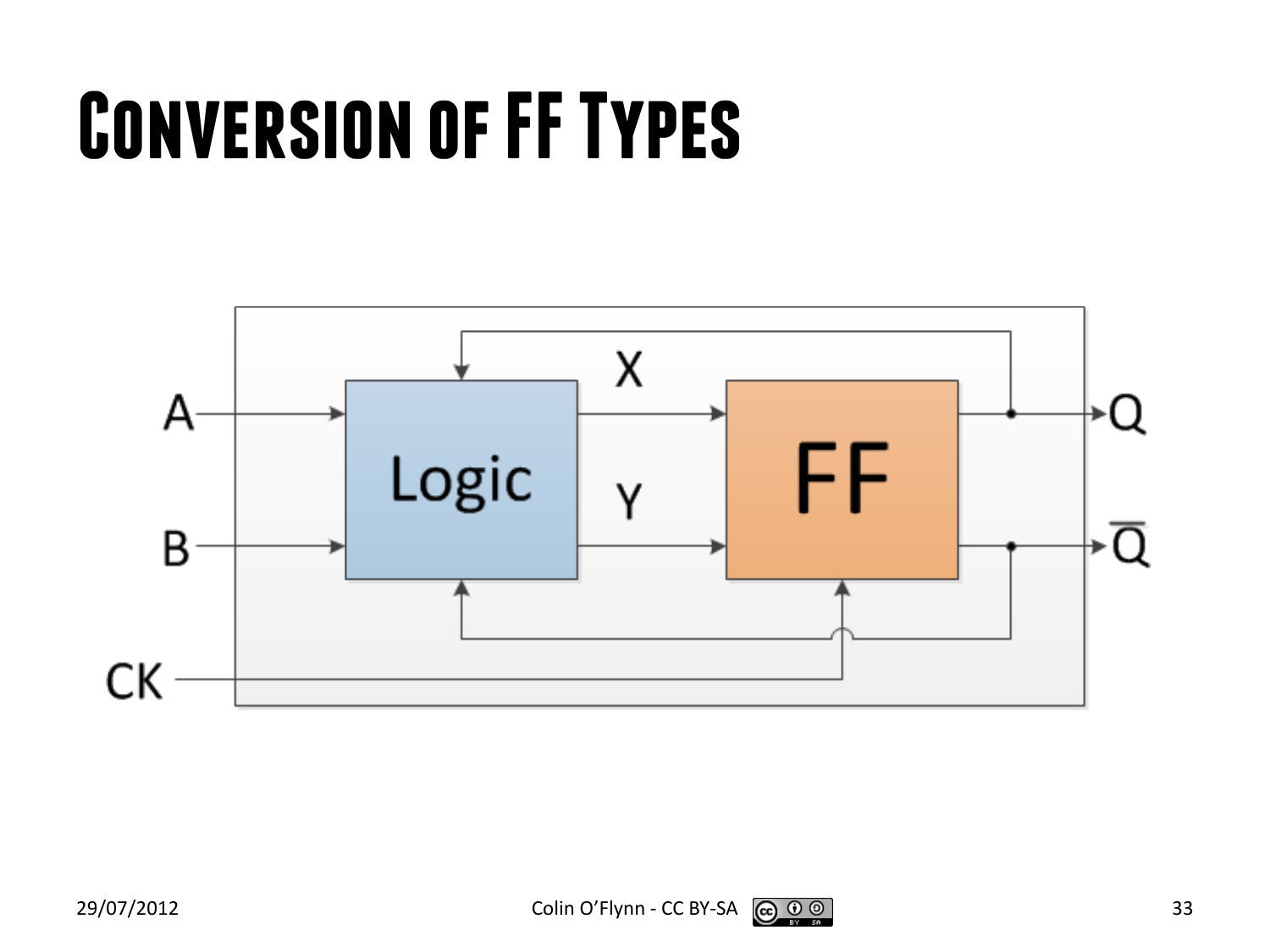| Q              | $\mathbf{Q}^+$ | J           |                | K            |
|----------------|----------------|-------------|----------------|--------------|
| $\overline{0}$ | 0              | $\Omega$    | $\overline{0}$ | ?            |
| $\overline{0}$ | 1              | $\mathbf 1$ | $\mathbf 1$    | $\mathbf{P}$ |
| $\mathbf 1$    | 0              | $\Omega$    | ?              | $\mathbf 1$  |
| 1              | 1              | 1           | ?              | O            |

![](_page_33_Picture_4.jpeg)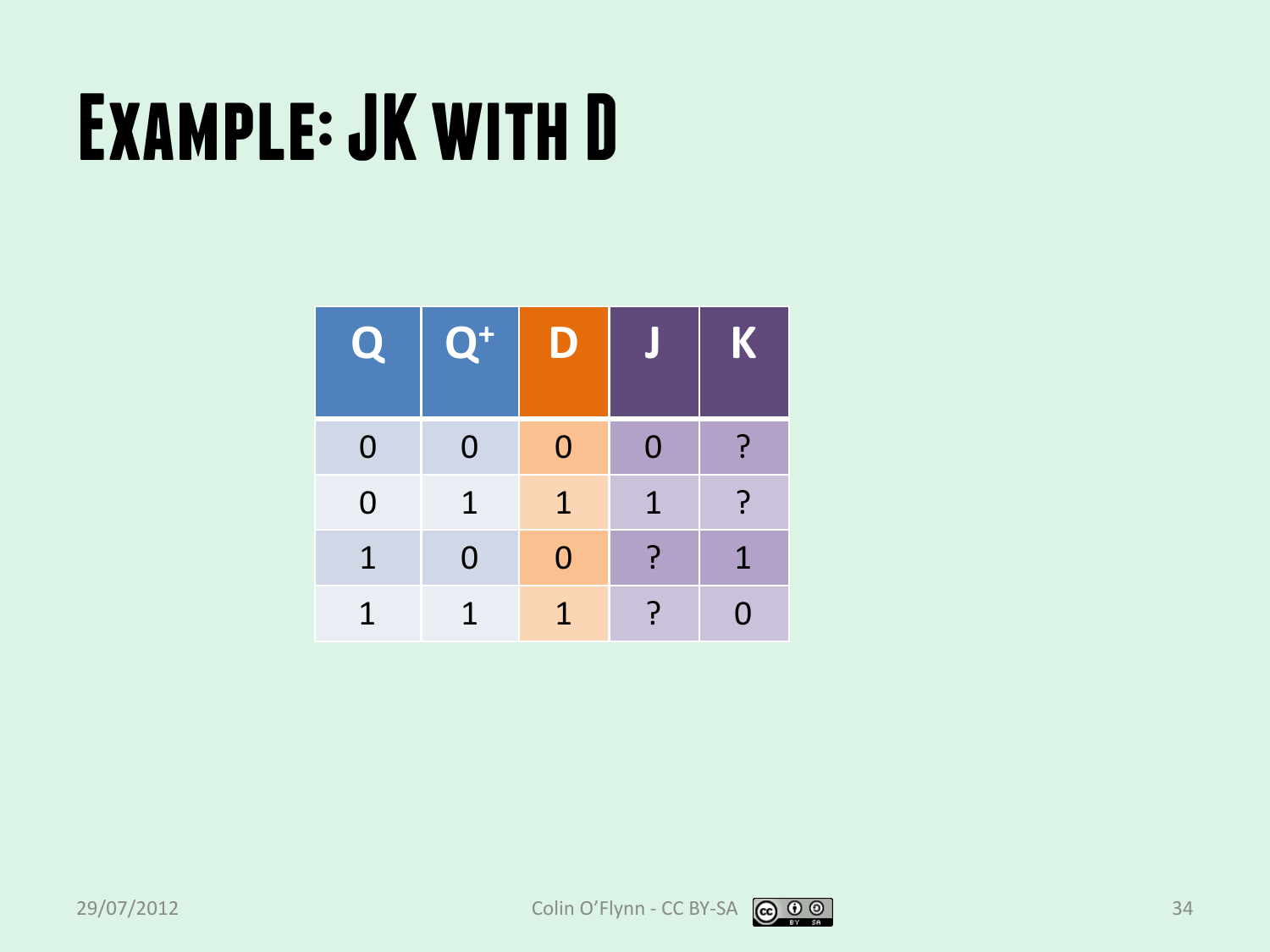| <b>EQL</b> | $\overline{Q^+}$ | D |   | K |
|------------|------------------|---|---|---|
| 0          |                  | O |   |   |
| 0          | $\mathbf{1}$     | 1 | 1 |   |
| 1          | 0                |   |   | 1 |
|            | 1                | 1 |   |   |

| <b>Q</b>    | נו           |              | $\mathbf K$ |
|-------------|--------------|--------------|-------------|
| $\mathbf 0$ | 0            | n            |             |
| $\mathbf 0$ | $\mathbf{1}$ | $\mathbf{1}$ |             |
| 1           | 0            |              |             |
|             |              |              |             |

| <b>CA</b>    |   | K | D        |
|--------------|---|---|----------|
| $\mathbf 0$  |   |   | $\Omega$ |
| $\mathbf 0$  | 1 |   | Æ        |
| $\mathbf{1}$ |   | 1 | $\Omega$ |
| 1            |   |   | 1        |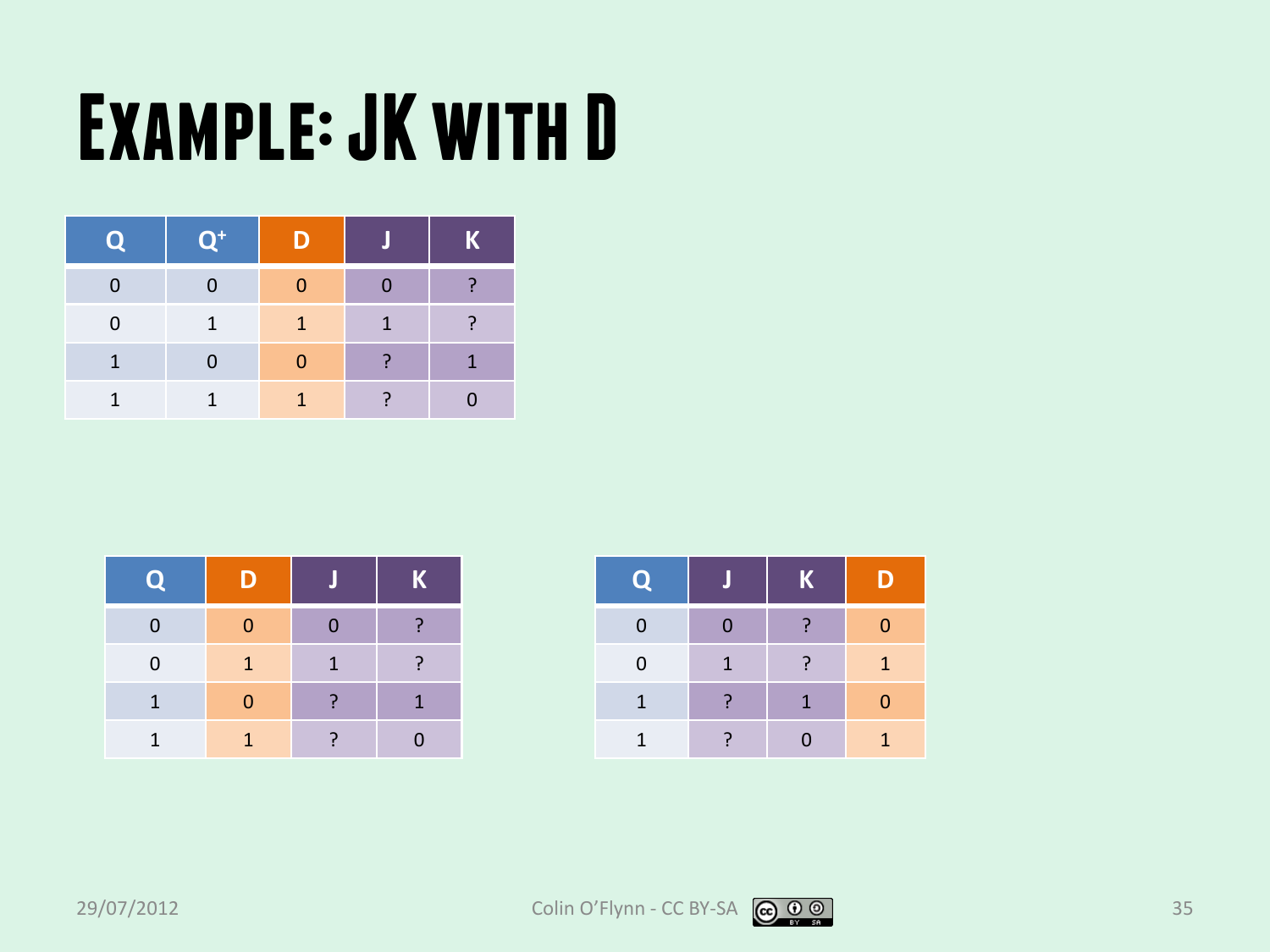| $\mathbf Q$    |   | $\mathbf K$ | D            |
|----------------|---|-------------|--------------|
| $\overline{0}$ | 0 | ?           | $\Omega$     |
| $\mathbf 0$    | 1 |             | $\mathbf{1}$ |
| 1              | 7 | 1           | 0            |
| 1              |   | $\Omega$    | 1            |

|   | K           | ∩              | D (out)        |
|---|-------------|----------------|----------------|
|   | ำ           | $\overline{0}$ | $\overline{0}$ |
|   |             |                |                |
| 1 | 2           | $\overline{0}$ | 1              |
|   |             |                |                |
|   | $\mathbf 1$ | 1              | $\overline{0}$ |
|   |             |                |                |
|   | $\cap$      | ◂              | ◀              |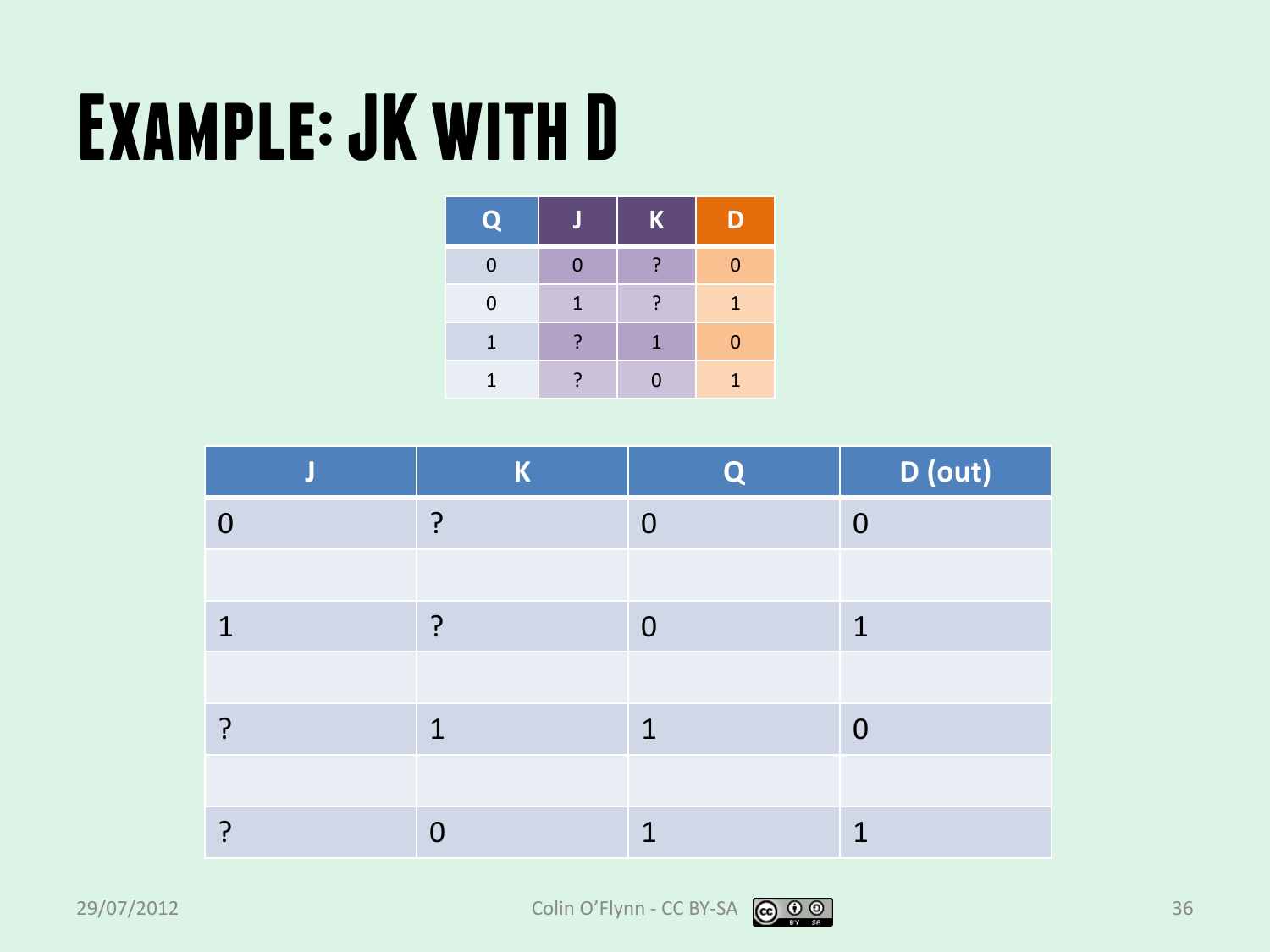|          | $\mathsf K$    | Q              | D (out)  |
|----------|----------------|----------------|----------|
| $\Omega$ | $\overline{0}$ | $\Omega$       | $\cap$   |
| $\Omega$ | $\mathbf 1$    | $\Omega$       | $\Omega$ |
| 1        | $\overline{0}$ | $\Omega$       | 1        |
| 1        | 1              | $\overline{0}$ | 1        |
| $\Omega$ | 1              | 1              | $\Omega$ |
| 1        | $\mathbf{1}$   | 1              | $\Omega$ |
| $\Omega$ |                | $\mathbf 1$    | 1        |
| 1        | O              | 1              | 1        |

![](_page_36_Picture_4.jpeg)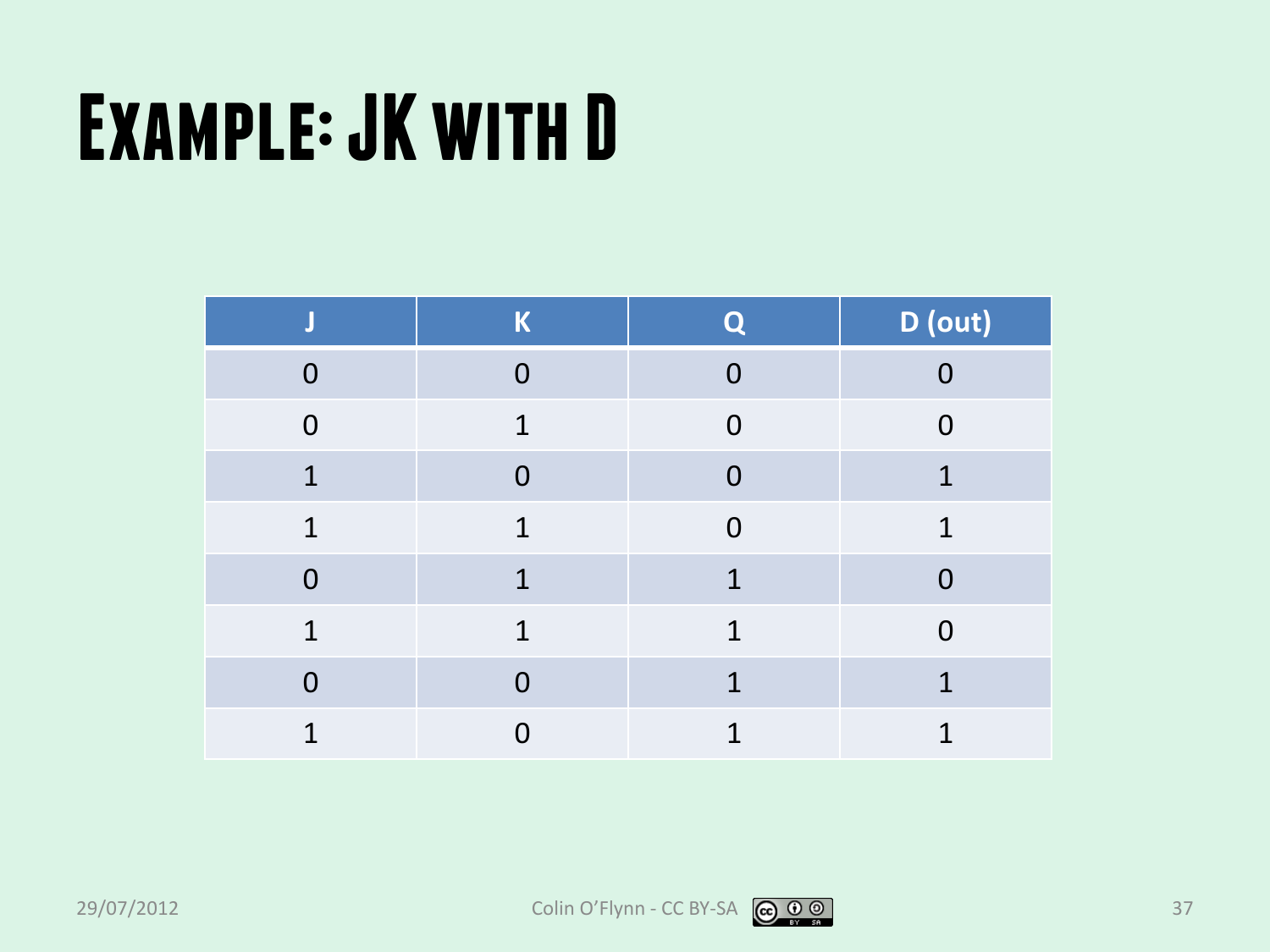![](_page_37_Figure_1.jpeg)

![](_page_37_Figure_2.jpeg)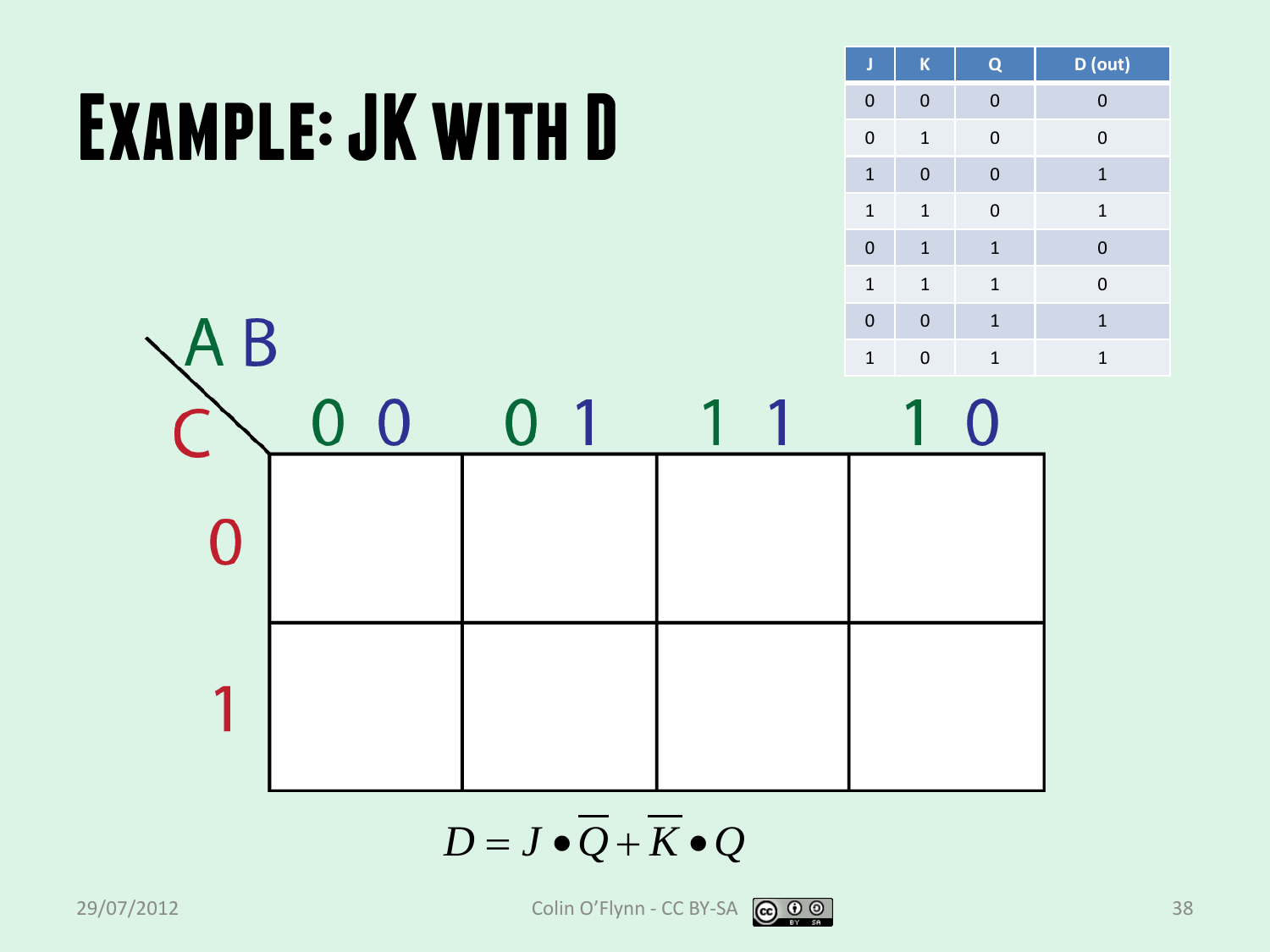![](_page_38_Picture_3.jpeg)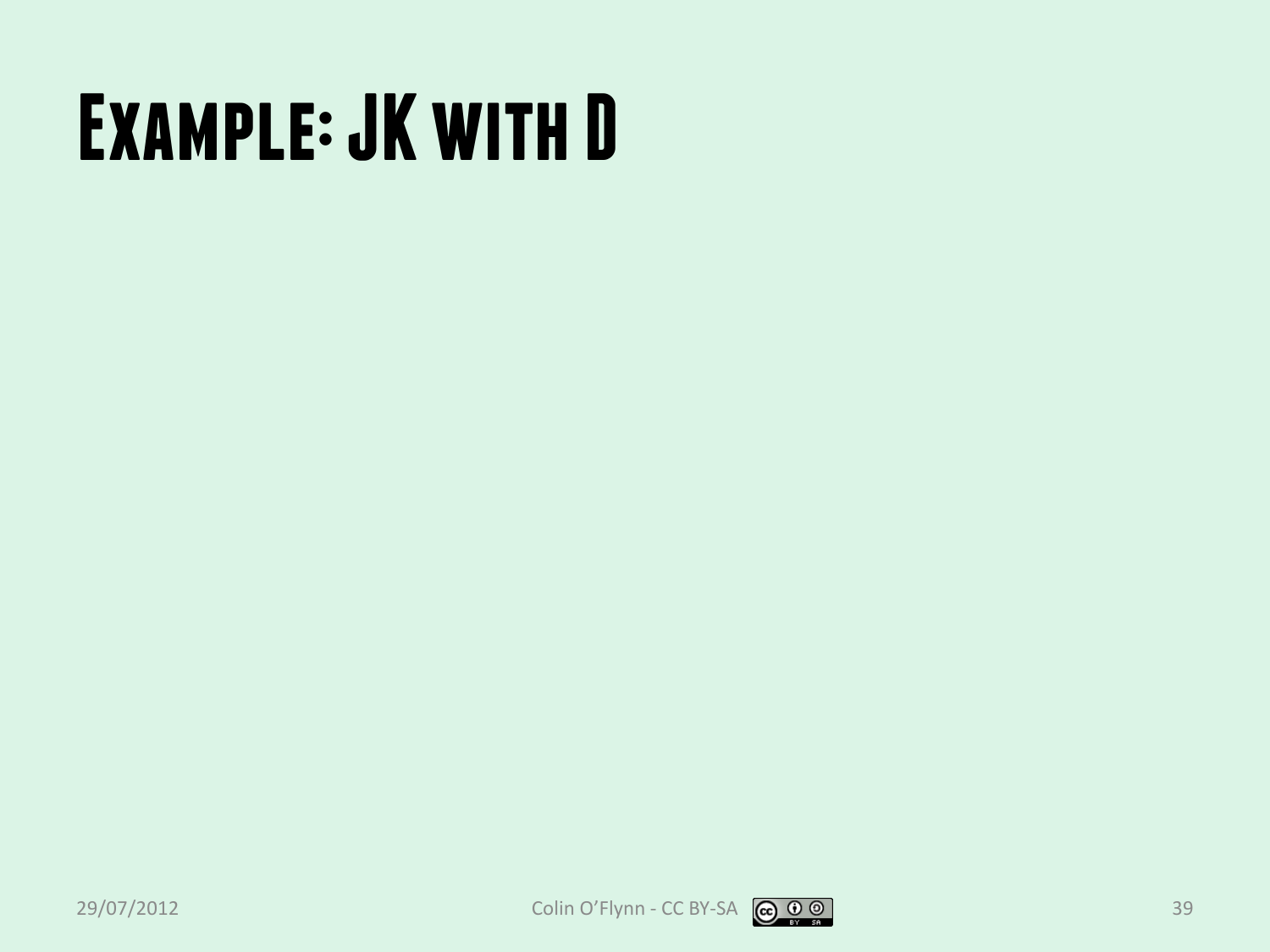| $\boldsymbol{\mathbf{Q}}$ | $\mathbf{Q}^+$ | D        |             | K            |
|---------------------------|----------------|----------|-------------|--------------|
| $\Omega$                  | 0              | $\Omega$ | $\Omega$    | <u>?</u>     |
| $\Omega$                  | 1              | 1        | $\mathbf 1$ | $\mathbf{P}$ |
| $\mathbf 1$               | $\overline{0}$ | $\Omega$ | ?           | $\mathbf 1$  |
| 1                         | 1              | 1.       | <u>?</u>    | 0            |

![](_page_39_Picture_4.jpeg)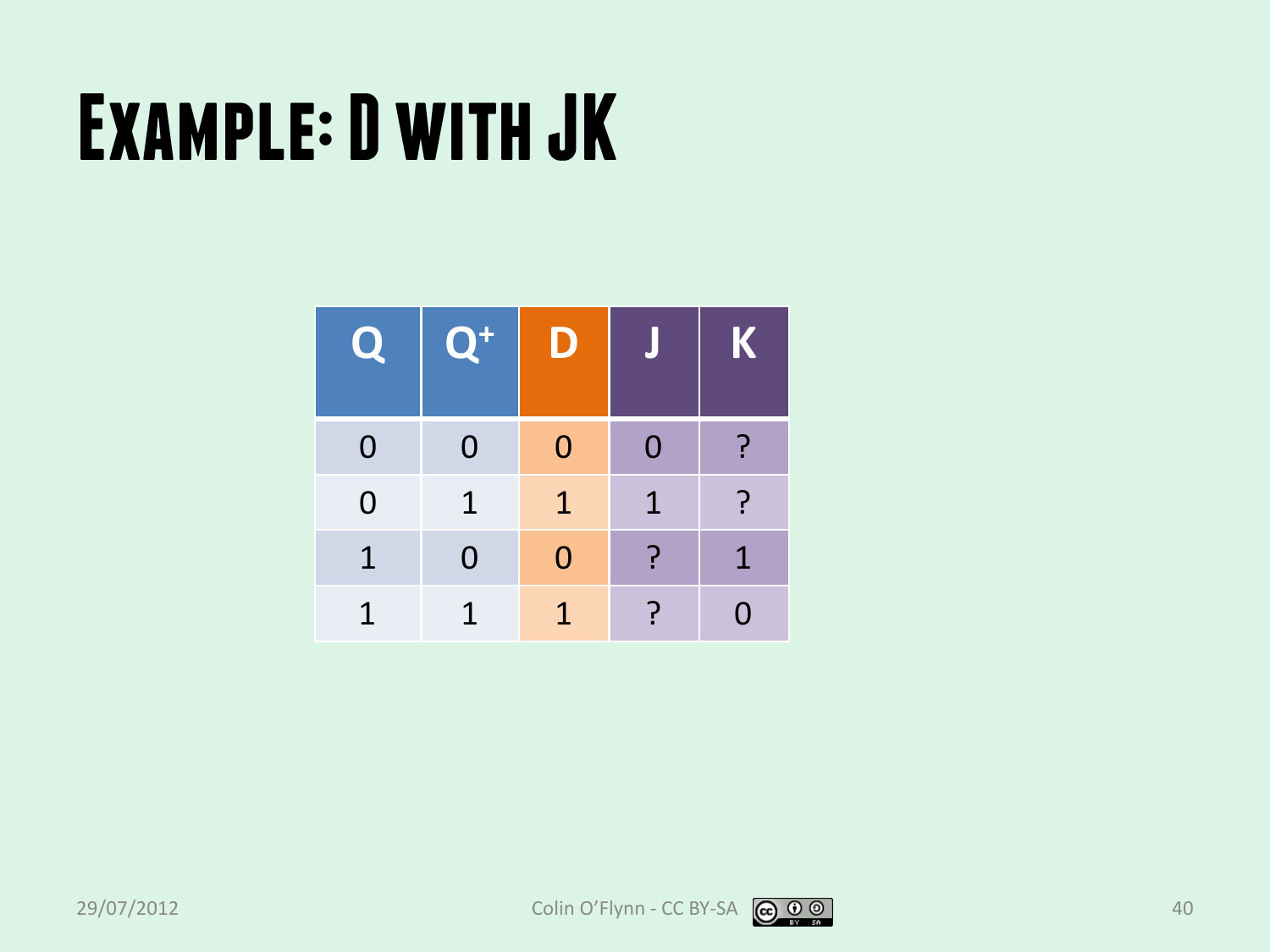| O | $\mathbf{Q}^{\text{+}}$ | תוו |   | K |
|---|-------------------------|-----|---|---|
| O | 0                       |     |   |   |
| 0 | $\mathbf{1}$            | ъ   | 1 |   |
| 1 | 0                       |     |   | 4 |
| 1 | 1                       |     |   |   |

| $\hat{\mathbf{e}}$ | D            |    | $\mathsf{K}$ |
|--------------------|--------------|----|--------------|
| $\Omega$           | 0            | በ  | 2            |
| $\mathbf 0$        | $\mathbf{1}$ | 1. | 7            |
| 1                  | 0            |    | 1            |
| 1                  | 1            |    |              |

![](_page_40_Picture_5.jpeg)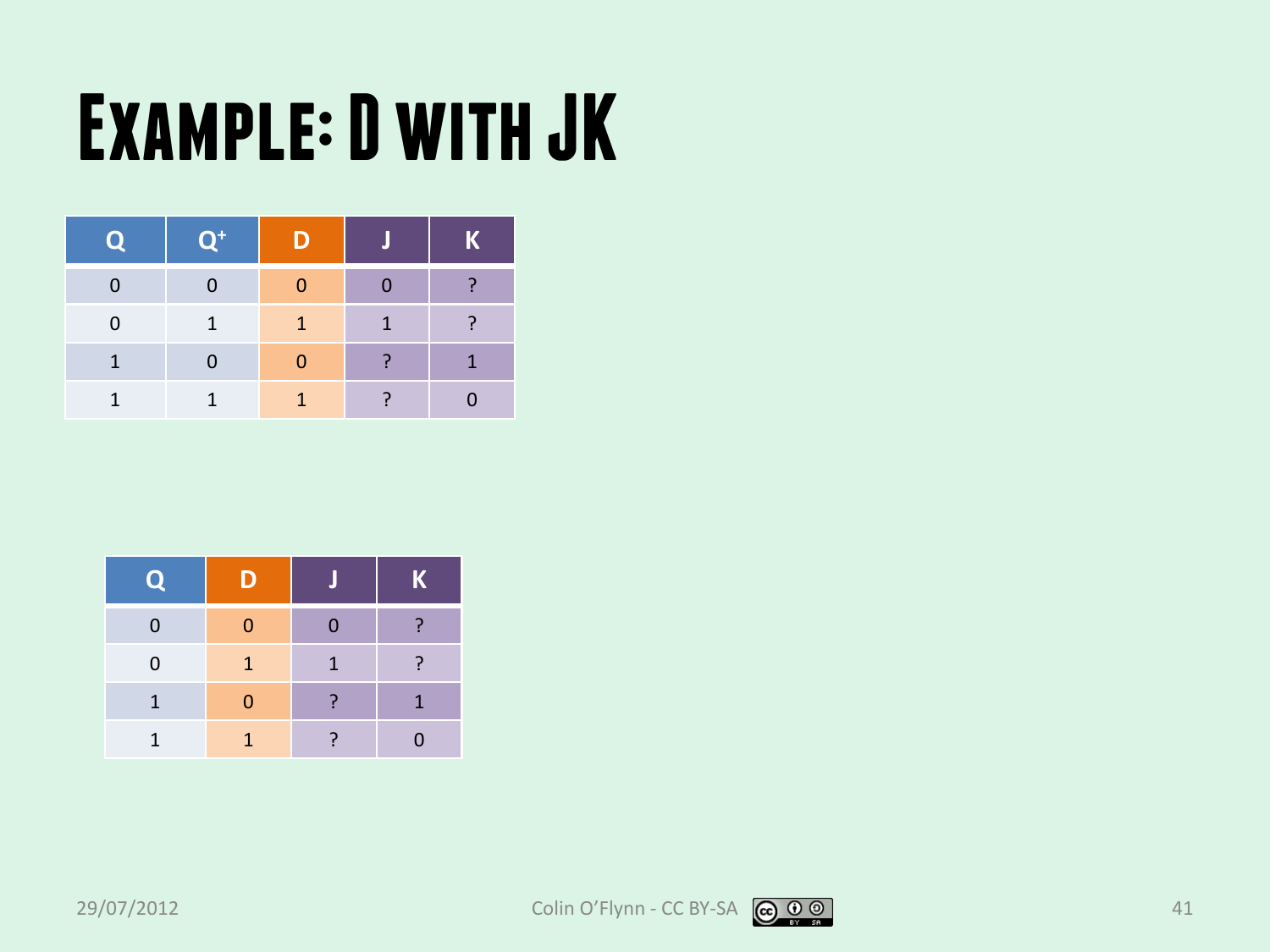|  | J (out) | K (out) |
|--|---------|---------|
|  |         |         |
|  |         |         |
|  |         |         |
|  |         |         |

![](_page_41_Figure_2.jpeg)

![](_page_41_Figure_3.jpeg)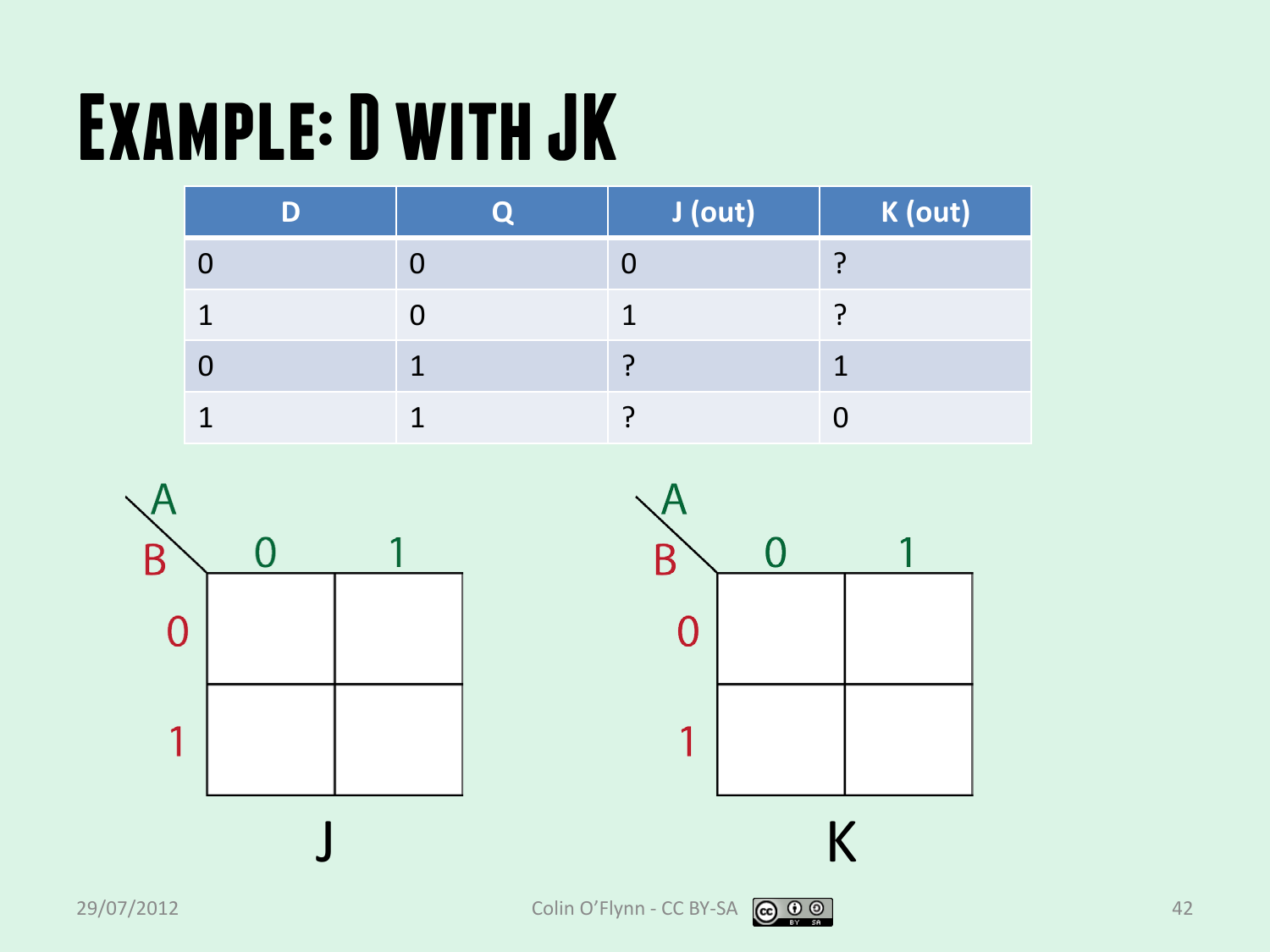![](_page_42_Picture_3.jpeg)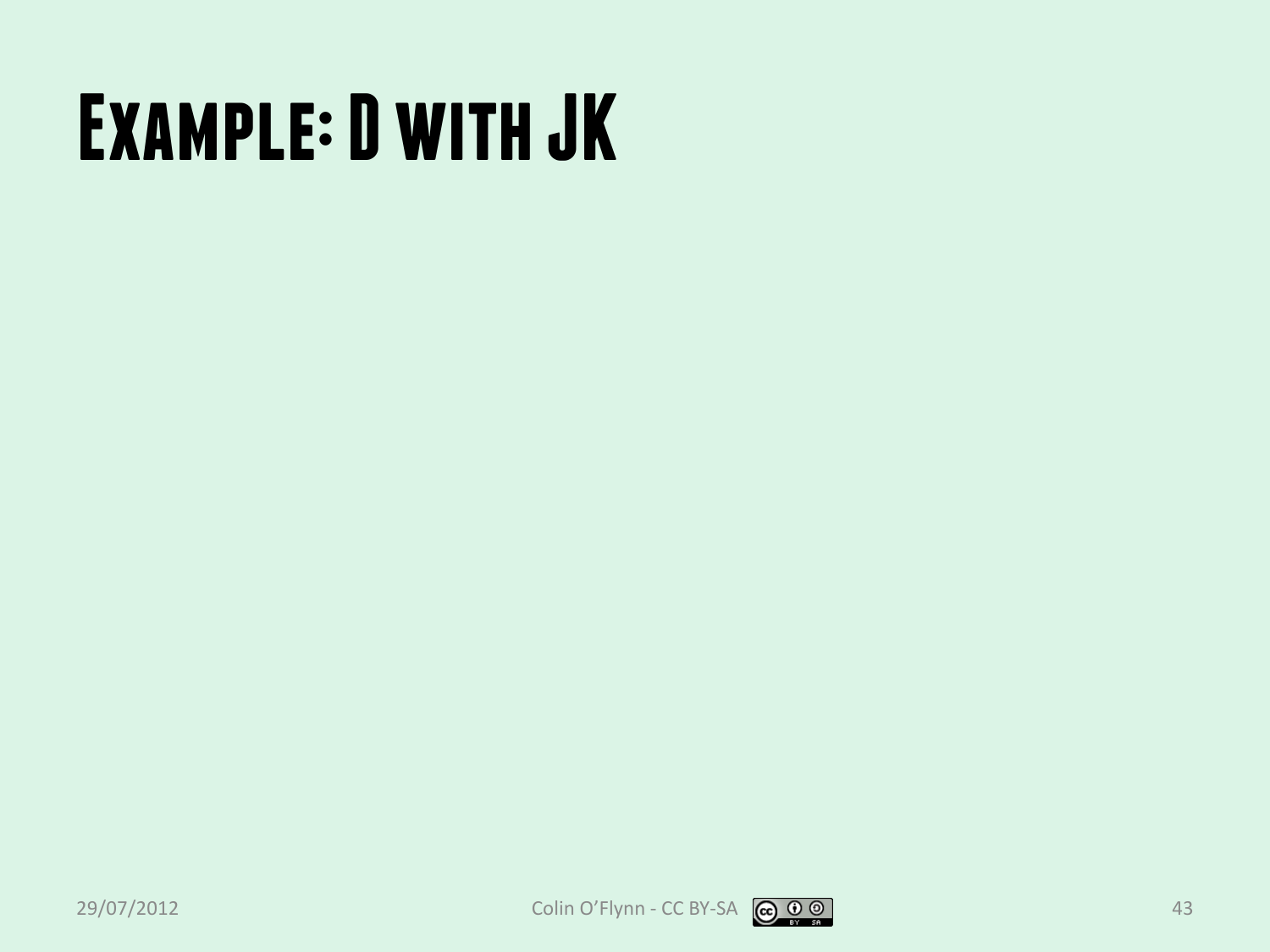## **FF Conversion Process**

- 1. Draw out a truth table where the input(s) are your input(s) for the FF you are creating + current state Q, and the output(s) are the required inputs to the FF you have
- 2. Fill out the outputs based on the state transition table
- 3. Move to a K-Map
- 4. Create logic expressions